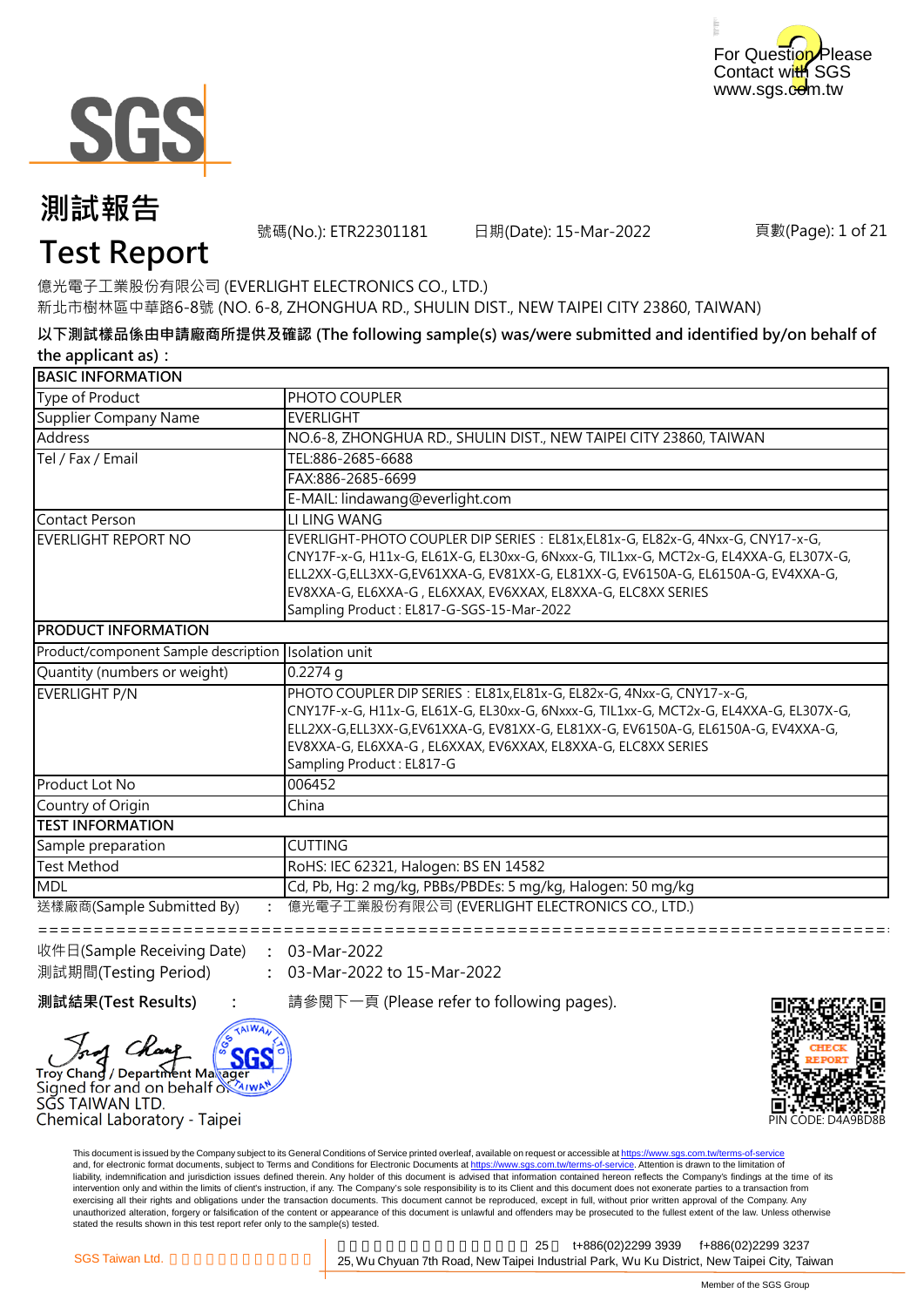

號碼(No.): ETR22301181 日期(Date): 15-Mar-2022 頁數(Page): 2 of 21

億光電子工業股份有限公司 (EVERLIGHT ELECTRONICS CO., LTD.) 新北市樹林區中華路6-8號 (NO. 6-8, ZHONGHUA RD., SHULIN DIST., NEW TAIPEI CITY 23860, TAIWAN)

**測試需求(Test Requested)**

- **:** (1) 依據客戶指定,參考RoHS 2011/65/EU Annex II及其修訂指令(EU) 2015/863測試鎘、 鉛、汞、六價鉻、多溴聯苯、多溴聯苯醚, DBP, BBP, DEHP, DIBP。 (As specified by client, with reference to RoHS 2011/65/EU Annex II and amending Directive (EU) 2015/863 to determine Cadmium, Lead, Mercury, Cr(VI), PBBs, PBDEs, DBP, BBP, DEHP, DIBP contents in the submitted sample(s).)
	- (2) 依據客戶指定,測試 PAHs 及其他測項。 (As specified by client, to test PAHs and other item(s).)
- **:** (1) 根據客戶所提供的樣品,其鎘、鉛、汞、六價鉻、多溴聯苯、多溴聯苯醚, DBP, BBP, **結 論(Conclusion)** DEHP, DIBP的測試結果符合RoHS 2011/65/EU Annex II暨其修訂指令(EU) 2015/863之 限值要求。 (Based on the performed tests on submitted sample(s), the test results of Cadmium, Lead, Mercury, Cr(VI), PBBs, PBDEs, DBP, BBP, DEHP, DIBP comply with the limits as set by RoHS Directive (EU) 2015/863 amending Annex II to Directive 2011/65/EU.)
	- (2) 根據客戶所提供的樣品,多環芳香烴測試結果符合德國產品安全委員會(AfPS) GS PAHs 第 3 類 「其它產品」之限值要求。(Based upon the performed tests on the submitted sample(s), the test results of PAHs (15 items) comply with the limits of PAHs requirement (Category 3)「Other consumer products」 as set by German Committee on Product Safety (AfPS) GS PAHs.)

#### **測試部位敘述 (Test Part Description)**

- No.2 **:** 銀色金屬接腳鍍層 (PLATING LAYER OF SILVER COLORED METAL PIN)
- No.3 **:** 銀色金屬接腳底材 (BASE MATERIAL OF SILVER COLORED METAL PIN)
- No.4 **:** 銀色金屬接腳 (含鍍層) (SILVER COLORED METAL PIN (INCLUDING THE PLATING LAYER))

#### **測試結果 (Test Results)**

| 測試項目                                          | 測試方法                                                                            | 單位     | <b>MDL</b> |          | 結果   |      | 限值      |
|-----------------------------------------------|---------------------------------------------------------------------------------|--------|------------|----------|------|------|---------|
| (Test Items)                                  | (Method)                                                                        | (Unit) |            | (Result) |      |      | (Limit) |
|                                               |                                                                                 |        |            | No.1     | No.2 | No.3 |         |
| 鎘 (Cd) (Cadmium (Cd)) (CAS No.:<br>7440-43-9) | 參考IEC 62321-5: 2013, 以感應耦合電漿發<br> 射光譜儀分析。(With reference to IEC                 | mg/kg  |            | n.d.     |      | ---  | 100     |
| [鉛 (Pb) (Lead (Pb)) (CAS No.: 7439-<br>$92-1$ | 62321-5: 2013, analysis was performed by $\lfloor$ mg/kg $\rfloor$<br>ICP-OES.) |        |            | n.d.     |      |      | 1000    |

This document is issued by the Company subject to its General Conditions of Service printed overleaf, available on request or accessible at https://www.sgs.com.tw/terms-of-service and, for electronic format documents, subject to Terms and Conditions for Electronic Documents at https://www.sgs.com.tw/terms-of-service. Attention is drawn to the limitation of liability, indemnification and jurisdiction issues defined therein. Any holder of this document is advised that information contained hereon reflects the Company's findings at the time of its intervention only and within the limits of client's instruction, if any. The Company's sole responsibility is to its Client and this document does not exonerate parties to a transaction from exercising all their rights and obligations under the transaction documents. This document cannot be reproduced, except in full, without prior written approval of the Company. Any unauthorized alteration, forgery or falsification of the content or appearance of this document is unlawful and offenders may be prosecuted to the fullest extent of the law. Unless otherwise stated the results shown in this test report refer only to the sample(s) tested.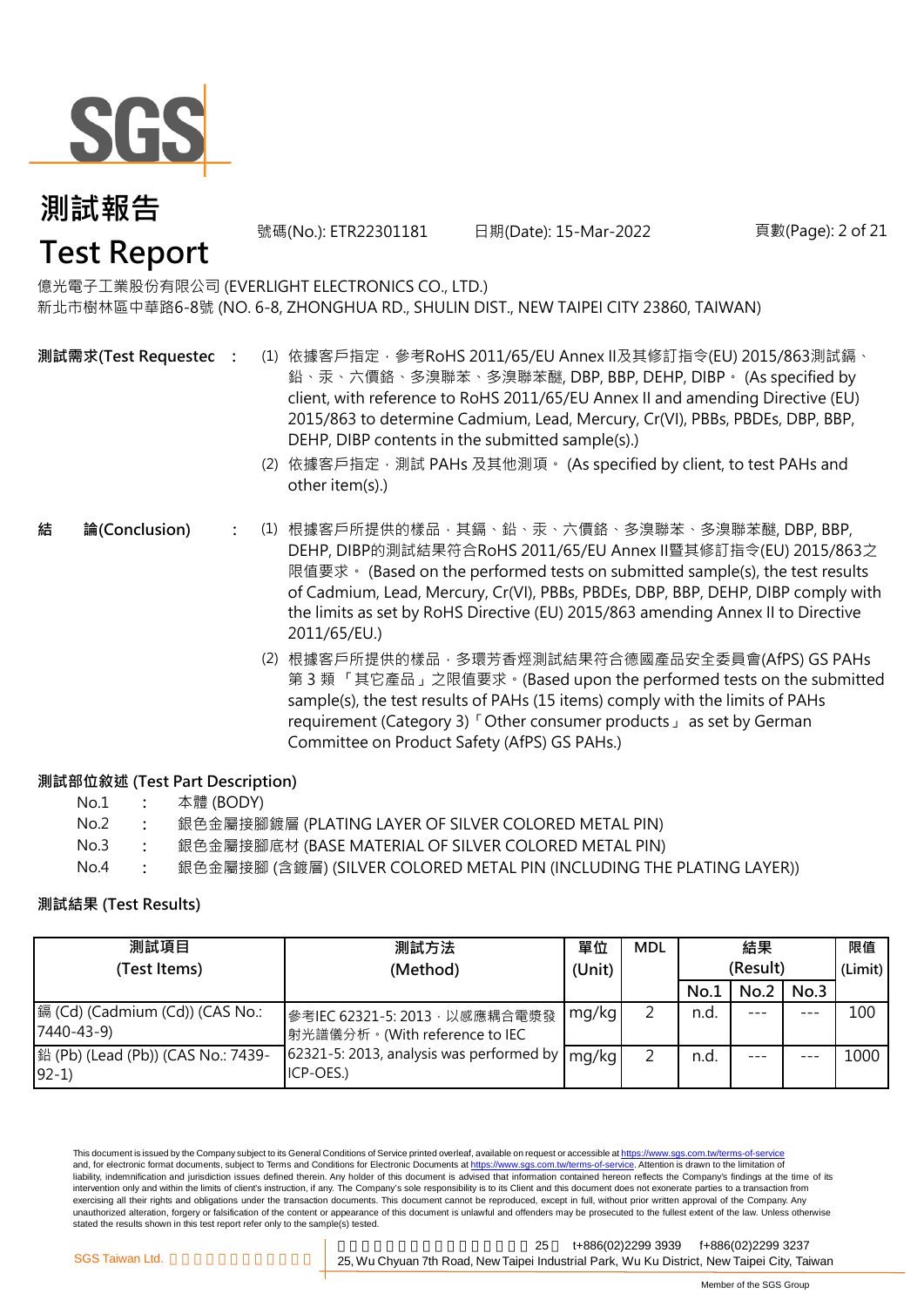

號碼(No.): ETR22301181 日期(Date): 15-Mar-2022 頁數(Page): 3 of 21

**Test Report**

億光電子工業股份有限公司 (EVERLIGHT ELECTRONICS CO., LTD.)

新北市樹林區中華路6-8號 (NO. 6-8, ZHONGHUA RD., SHULIN DIST., NEW TAIPEI CITY 23860, TAIWAN)

| 測試項目<br>(Test Items)                                                  | 測試方法<br>單位<br>(Method)<br>(Unit)                                                                                                                                                                  |       | <b>MDL</b>     |       | (Result) | 限值<br>(Limit) |      |
|-----------------------------------------------------------------------|---------------------------------------------------------------------------------------------------------------------------------------------------------------------------------------------------|-------|----------------|-------|----------|---------------|------|
|                                                                       |                                                                                                                                                                                                   |       |                | No.1  | No.2     | No.3          |      |
| 汞 (Hg) (Mercury (Hg)) (CAS No.:<br>7439-97-6)                         | 參考IEC 62321-4: 2013+ AMD1: 2017, 以<br>感應耦合電漿發射光譜儀分析。(With<br>reference to IEC 62321-4: 2013+ AMD1:<br>2017, analysis was performed by ICP-<br>OES.)                                               | mg/kg | $\overline{2}$ | n.d.  | $- - -$  | $---$         | 1000 |
| 六價鉻 Cr(VI) (Hexavalent<br>Chromium Cr(VI)) (CAS No.: 18540-<br>$29-9$ | 參考IEC 62321-7-2: 2017 · 以紫外光-可見<br>光分光光度計分析。(With reference to IEC<br>62321-7-2: 2017, analysis was performed<br>by UV-VIS.)                                                                      | mg/kg | 8              | n.d.  |          |               | 1000 |
| [鎘 (Cd) (Cadmium (Cd)) (CAS No.:<br>7440-43-9)                        | 酸洗脫鍍層, 參考IEC 62321-5: 2013, 以感<br>應耦合電漿發射光譜儀分析。(IEC 62321-5:<br>2013 application of modified digestion by                                                                                         | mg/kg | $\overline{2}$ |       | n.d.     | $---$         | 100  |
| 鉛 (Pb) (Lead (Pb)) (CAS No.: 7439-<br>$92-1)$                         | surface etching, analysis was performed<br>by ICP-OES.)                                                                                                                                           | mg/kg | $\overline{2}$ | $---$ | 31.7     | $- - -$       | 1000 |
| 汞 (Hg) (Mercury (Hg)) (CAS No.:<br>7439-97-6)                         | 酸洗脫鍍層, 參考IEC 62321-4: 2013+<br>AMD1: 2017 · 以感應耦合電漿發射光譜儀分<br>析 · (IEC 62321-4: 2013+AMD1: 2017<br>application of modified digestion by<br>surface etching, analysis was performed<br>by ICP-OES.) | mg/kg | $\overline{2}$ | $---$ | n.d.     | $---$         | 1000 |
| [鎘 (Cd) (Cadmium (Cd)) (CAS No.:<br>7440-43-9)                        | 參考IEC 62321-5: 2013, 以感應耦合電漿發<br>射光譜儀分析。(With reference to IEC                                                                                                                                    | mg/kg | $\overline{2}$ | ---   |          | n.d.          | 100  |
| 鉛 (Pb) (Lead (Pb)) (CAS No.: 7439-<br>$92-1$                          | 62321-5: 2013, analysis was performed by<br>ICP-OES.)                                                                                                                                             | mg/kg | $\overline{2}$ | ---   |          | n.d.          | 1000 |
| 汞 (Hg) (Mercury (Hg)) (CAS No.:<br>7439-97-6)                         | 參考IEC 62321-4: 2013+ AMD1: 2017 · 以<br>感應耦合電漿發射光譜儀分析。(With<br>reference to IEC 62321-4: 2013+ AMD1:<br>2017, analysis was performed by ICP-<br>OES.)                                              | mg/kg | $\overline{2}$ | ---   | ---      | n.d.          | 1000 |

This document is issued by the Company subject to its General Conditions of Service printed overleaf, available on request or accessible at <u>https://www.sgs.com.tw/terms-of-service</u><br>and, for electronic format documents, su liability, indemnification and jurisdiction issues defined therein. Any holder of this document is advised that information contained hereon reflects the Company's findings at the time of its intervention only and within the limits of client's instruction, if any. The Company's sole responsibility is to its Client and this document does not exonerate parties to a transaction from exercising all their rights and obligations under the transaction documents. This document cannot be reproduced, except in full, without prior written approval of the Company. Any<br>unauthorized alteration, forgery or falsif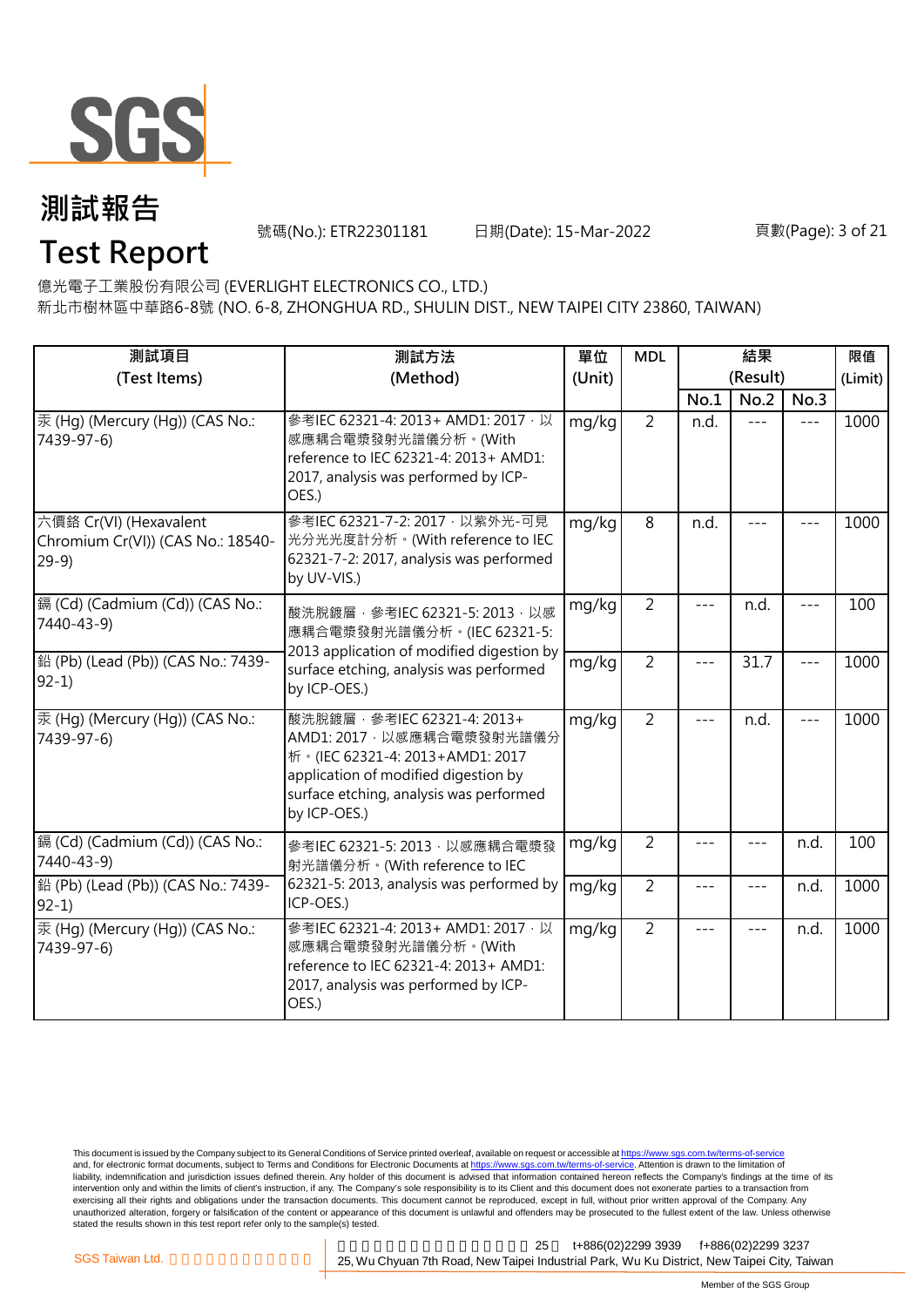

號碼(No.): ETR22301181 日期(Date): 15-Mar-2022 頁數(Page): 4 of 21

## **Test Report**

億光電子工業股份有限公司 (EVERLIGHT ELECTRONICS CO., LTD.)

新北市樹林區中華路6-8號 (NO. 6-8, ZHONGHUA RD., SHULIN DIST., NEW TAIPEI CITY 23860, TAIWAN)

| 測試項目<br>(Test Items)                                           | 測試方法<br>(Method)                                                                                                             | 單位<br>(Unit)            | <b>MDL</b>     | 結果<br>(Result) |         | 限值<br>(Limit)       |                          |
|----------------------------------------------------------------|------------------------------------------------------------------------------------------------------------------------------|-------------------------|----------------|----------------|---------|---------------------|--------------------------|
|                                                                |                                                                                                                              |                         |                | No.1           | No.2    | No.3                |                          |
| 六價鉻 (Hexavalent Chromium)<br>Cr(VI) (CAS No.: 18540-29-9) (#2) | 參考IEC 62321-7-1: 2015 · 以紫外光-可見<br>光分光光度計分析。(With reference to IEC<br>62321-7-1: 2015, analysis was performed<br>by UV-VIS.) | $\mu$ g/cm <sup>2</sup> | 0.1            | ---            | n.d.    | n.d.                |                          |
| ·溴聯苯 (Monobromobiphenyl)                                       |                                                                                                                              | mg/kg                   | 5              | n.d.           | $---$   | $- - -$             | $\overline{\phantom{a}}$ |
| 澳聯苯 (Dibromobiphenyl)                                          |                                                                                                                              | mg/kg                   | 5              | n.d.           | ---     | $---$               | $\overline{\phantom{a}}$ |
| 三溴聯苯 (Tribromobiphenyl)                                        |                                                                                                                              | mg/kg                   | 5              | n.d.           | $---$   | $---$               | $\overline{\phantom{a}}$ |
| 四溴聯苯 (Tetrabromobiphenyl)                                      |                                                                                                                              | mg/kg                   | 5              | n.d.           | $- - -$ | $---$               | $\blacksquare$           |
| 五溴聯苯 (Pentabromobiphenyl)                                      |                                                                                                                              | mg/kg                   | 5              | n.d.           | ---     | $---$               | $\overline{\phantom{a}}$ |
| 六溴聯苯 (Hexabromobiphenyl)                                       |                                                                                                                              | mg/kg                   | 5              | n.d.           | $---$   | $---$               | $\overline{\phantom{a}}$ |
| 七溴聯苯 (Heptabromobiphenyl)                                      |                                                                                                                              | mg/kg                   | $\overline{5}$ | n.d.           | ---     | ---                 | $\blacksquare$           |
| 八溴聯苯 (Octabromobiphenyl)                                       |                                                                                                                              | mg/kg                   | 5              | n.d.           | $---$   | $---$               | $\equiv$                 |
| 九溴聯苯 (Nonabromobiphenyl)                                       |                                                                                                                              | mg/kg                   | 5              | n.d.           | ---     | ---                 | $\overline{\phantom{a}}$ |
| 十溴聯苯 (Decabromobiphenyl)                                       |                                                                                                                              | mg/kg                   | 5              | n.d.           | $- - -$ | $---$               | $\blacksquare$           |
| 多溴聯苯總和 (Sum of PBBs)                                           | 參考IEC 62321-6: 2015, 以氣相層析儀/質譜<br>儀分析。(With reference to IEC 62321-6:                                                        | mg/kg                   |                | n.d.           | $---$   | $---$               | 1000                     |
| 一溴聯苯醚 (Monobromodiphenyl ether)                                | 2015, analysis was performed by GC/MS.)                                                                                      | mg/kg                   | 5              | n.d.           | $- - -$ | $---$               | $\overline{\phantom{a}}$ |
| 二溴聯苯醚 (Dibromodiphenyl ether)                                  |                                                                                                                              | mg/kg                   | 5              | n.d.           | $---$   | $- - -$             | $\overline{\phantom{a}}$ |
| 三溴聯苯醚 (Tribromodiphenyl ether)                                 |                                                                                                                              | mg/kg                   | 5              | n.d.           | $- - -$ |                     | $\blacksquare$           |
| 四溴聯苯醚 (Tetrabromodiphenyl ether)                               |                                                                                                                              | mg/kg                   | $\overline{5}$ | n.d.           | $---$   | $- - -$             | $\blacksquare$           |
| 五溴聯苯醚 (Pentabromodiphenyl ether)                               |                                                                                                                              | mg/kg                   | 5              | n.d.           | $- - -$ | $---$               | $\overline{\phantom{a}}$ |
| 六溴聯苯醚 (Hexabromodiphenyl ether)                                |                                                                                                                              | mg/kg                   | 5              | n.d.           | $---$   | $---$               | $\overline{\phantom{a}}$ |
| 七溴聯苯醚 (Heptabromodiphenyl ether)                               | mg/kg                                                                                                                        |                         | 5              | n.d.           | $---$   | $---$               | $\blacksquare$           |
| 八溴聯苯醚 (Octabromodiphenyl ether)                                |                                                                                                                              | mg/kg                   | 5              | n.d.           | $---$   | $---$               | $\equiv$                 |
| 九溴聯苯醚 (Nonabromodiphenyl ether)                                |                                                                                                                              | mg/kg                   | 5              | n.d.           | $---$   | $- - -$             | $\overline{\phantom{a}}$ |
| 十溴聯苯醚 (Decabromodiphenyl ether)                                |                                                                                                                              | mg/kg                   | 5              | n.d.           | ---     | $- - -$             |                          |
| 多溴聯苯醚總和 (Sum of PBDEs)                                         |                                                                                                                              | mg/kg                   | $\frac{1}{2}$  | n.d.           | $---$   | $\qquad \qquad - -$ | 1000                     |

This document is issued by the Company subject to its General Conditions of Service printed overleaf, available on request or accessible at <u>https://www.sgs.com.tw/terms-of-service</u><br>and, for electronic format documents, su liability, indemnification and jurisdiction issues defined therein. Any holder of this document is advised that information contained hereon reflects the Company's findings at the time of its intervention only and within the limits of client's instruction, if any. The Company's sole responsibility is to its Client and this document does not exonerate parties to a transaction from exercising all their rights and obligations under the transaction documents. This document cannot be reproduced, except in full, without prior written approval of the Company. Any<br>unauthorized alteration, forgery or falsif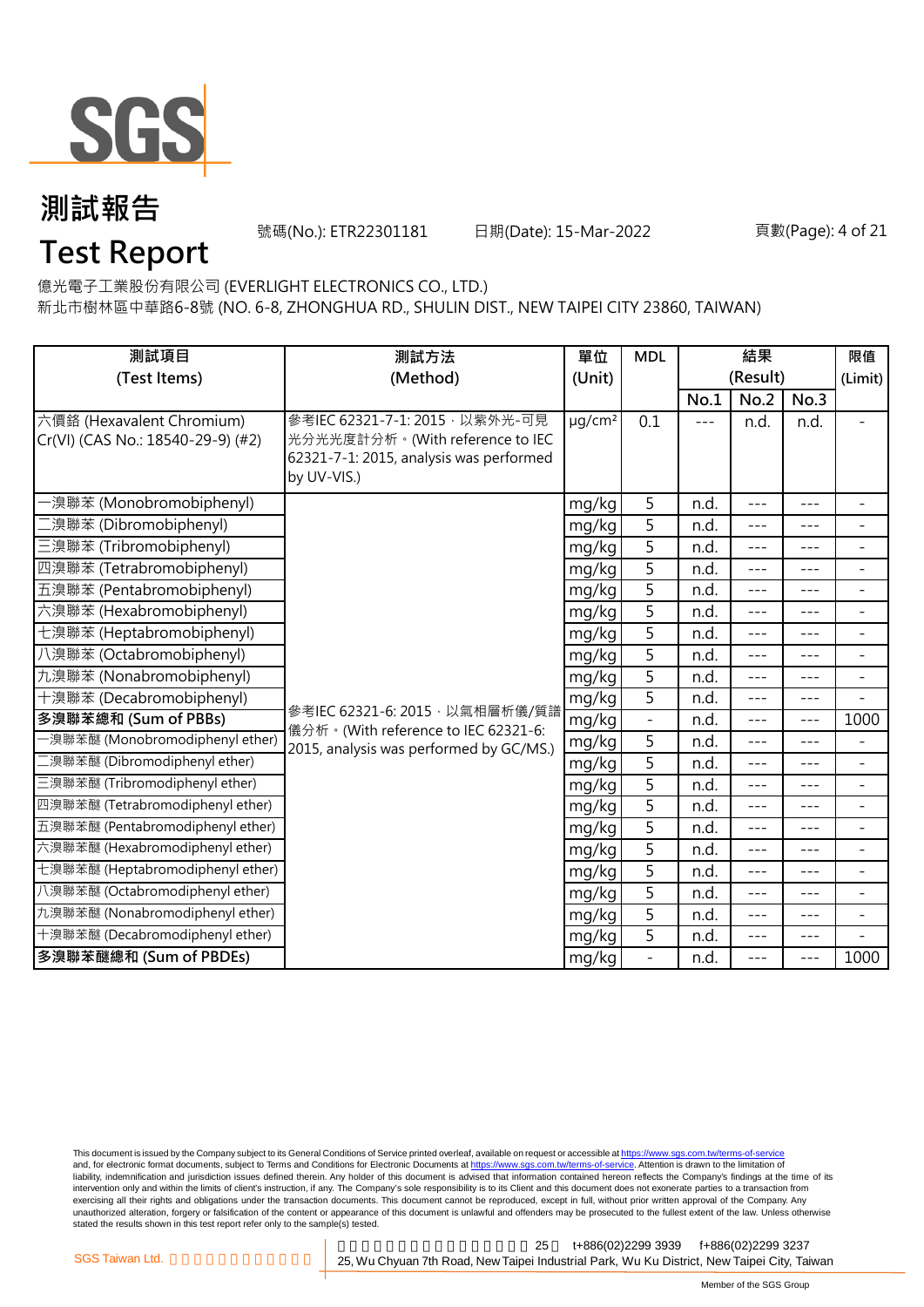

**Test Report**

號碼(No.): ETR22301181 日期(Date): 15-Mar-2022 頁數(Page): 5 of 21

億光電子工業股份有限公司 (EVERLIGHT ELECTRONICS CO., LTD.)

新北市樹林區中華路6-8號 (NO. 6-8, ZHONGHUA RD., SHULIN DIST., NEW TAIPEI CITY 23860, TAIWAN)

| 測試項目<br>(Test Items)                                                                     | 測試方法<br>(Method)                                                                                                                                      | 單位<br>(Unit) | <b>MDL</b> | 結果<br>(Result) |      |         | 限值<br>(Limit) |
|------------------------------------------------------------------------------------------|-------------------------------------------------------------------------------------------------------------------------------------------------------|--------------|------------|----------------|------|---------|---------------|
|                                                                                          |                                                                                                                                                       |              |            | No.1           | No.2 | No.3    |               |
| 鄰苯二甲酸丁苯甲酯 (BBP) (Butyl<br>benzyl phthalate (BBP)) (CAS No.:<br>$85 - 68 - 7$             | 參考IEC 62321-8: 2017, 以氣相層析儀/質譜<br>儀分析。(With reference to IEC 62321-8:<br>2017, analysis was performed by GC/MS.)                                      | mg/kg        | 50         | n.d.           |      |         | 1000          |
| 鄰苯二甲酸二丁酯 (DBP) (Dibutyl<br>phthalate (DBP)) (CAS No.: 84-74-2)                           | 參考IEC 62321-8: 2017, 以氣相層析儀/質譜<br>儀分析。(With reference to IEC 62321-8:<br>2017, analysis was performed by GC/MS.)                                      | mg/kg        | 50         | n.d.           |      |         | 1000          |
| 鄰苯二甲酸二(2-乙基己基)酯 (DEHP)<br>(CAS No.: 117-81-7)                                            | 參考IEC 62321-8: 2017, 以氣相層析儀/質譜<br>(Di-(2-ethylhexyl) phthalate (DEHP)) 儀分析。(With reference to IEC 62321-8:<br>2017, analysis was performed by GC/MS.) | mg/kg        | 50         | n.d.           |      |         | 1000          |
| 鄰苯二甲酸二異丁酯 (DIBP)<br>(Diisobutyl phthalate (DIBP)) (CAS<br>No.: 84-69-5)                  | 參考IEC 62321-8: 2017, 以氣相層析儀/質譜<br>儀分析。(With reference to IEC 62321-8:<br>2017, analysis was performed by GC/MS.)                                      | mg/kg        | 50         | n.d.           |      |         | 1000          |
| 鄰苯二甲酸二異癸酯 (DIDP)<br>(Diisodecyl phthalate (DIDP)) (CAS<br>No.: 26761-40-0, 68515-49-1)   | 參考IEC 62321-8: 2017, 以氣相層析儀/質譜<br>儀分析。(With reference to IEC 62321-8:<br>2017, analysis was performed by GC/MS.)                                      | mg/kg        | 50         | n.d.           |      | $- - -$ |               |
| 鄰苯二甲酸二異壬酯 (DINP)<br>(Diisononyl phthalate (DINP)) (CAS<br>No.: 28553-12-0, 68515-48-0)   | 參考IEC 62321-8: 2017, 以氣相層析儀/質譜<br>儀分析。(With reference to IEC 62321-8:<br>2017, analysis was performed by GC/MS.)                                      | mg/kg        | 50         | n.d.           |      |         |               |
| 鄰苯二甲酸二正辛酯 (DNOP) (Di-n-<br>octyl phthalate (DNOP)) (CAS No.:<br>$117 - 84 - 0$           | 參考IEC 62321-8: 2017, 以氣相層析儀/質譜<br>儀分析。(With reference to IEC 62321-8:<br>2017, analysis was performed by GC/MS.)                                      | mg/kg        | 50         | n.d.           |      |         |               |
| 鄰苯二甲酸二正戊酯 (DNPP) (Di-n-<br>pentyl phthalate (DNPP)) (CAS No.:<br>$131 - 18 - 0$          | 參考IEC 62321-8: 2017, 以氣相層析儀/質譜<br>儀分析。(With reference to IEC 62321-8:<br>2017, analysis was performed by GC/MS.)                                      | mg/kg        | 50         | n.d.           |      |         |               |
| 鄰苯二甲酸二正己酯 (DNHP) (Di-n-<br>hexyl phthalate (DNHP)) (CAS No.:<br>$84 - 75 - 3$            | 參考IEC 62321-8: 2017 · 以氣相層析儀/質譜<br>儀分析。(With reference to IEC 62321-8:<br>2017, analysis was performed by GC/MS.)                                     | mg/kg        | 50         | n.d.           |      |         |               |
| 鄰苯二甲酸雙(2-甲氧基乙基)酯 (DMEP)<br>(Bis(2-methoxyethyl) phthalate<br>(DMEP)) (CAS No.: 117-82-8) | 參考IEC 62321-8: 2017, 以氣相層析儀/質譜<br>儀分析。(With reference to IEC 62321-8:<br>2017, analysis was performed by GC/MS.)                                      | mg/kg        | 50         | n.d.           |      |         |               |

This document is issued by the Company subject to its General Conditions of Service printed overleaf, available on request or accessible at <u>https://www.sgs.com.tw/terms-of-service</u><br>and, for electronic format documents, su liability, indemnification and jurisdiction issues defined therein. Any holder of this document is advised that information contained hereon reflects the Company's findings at the time of its intervention only and within the limits of client's instruction, if any. The Company's sole responsibility is to its Client and this document does not exonerate parties to a transaction from exercising all their rights and obligations under the transaction documents. This document cannot be reproduced, except in full, without prior written approval of the Company. Any<br>unauthorized alteration, forgery or falsif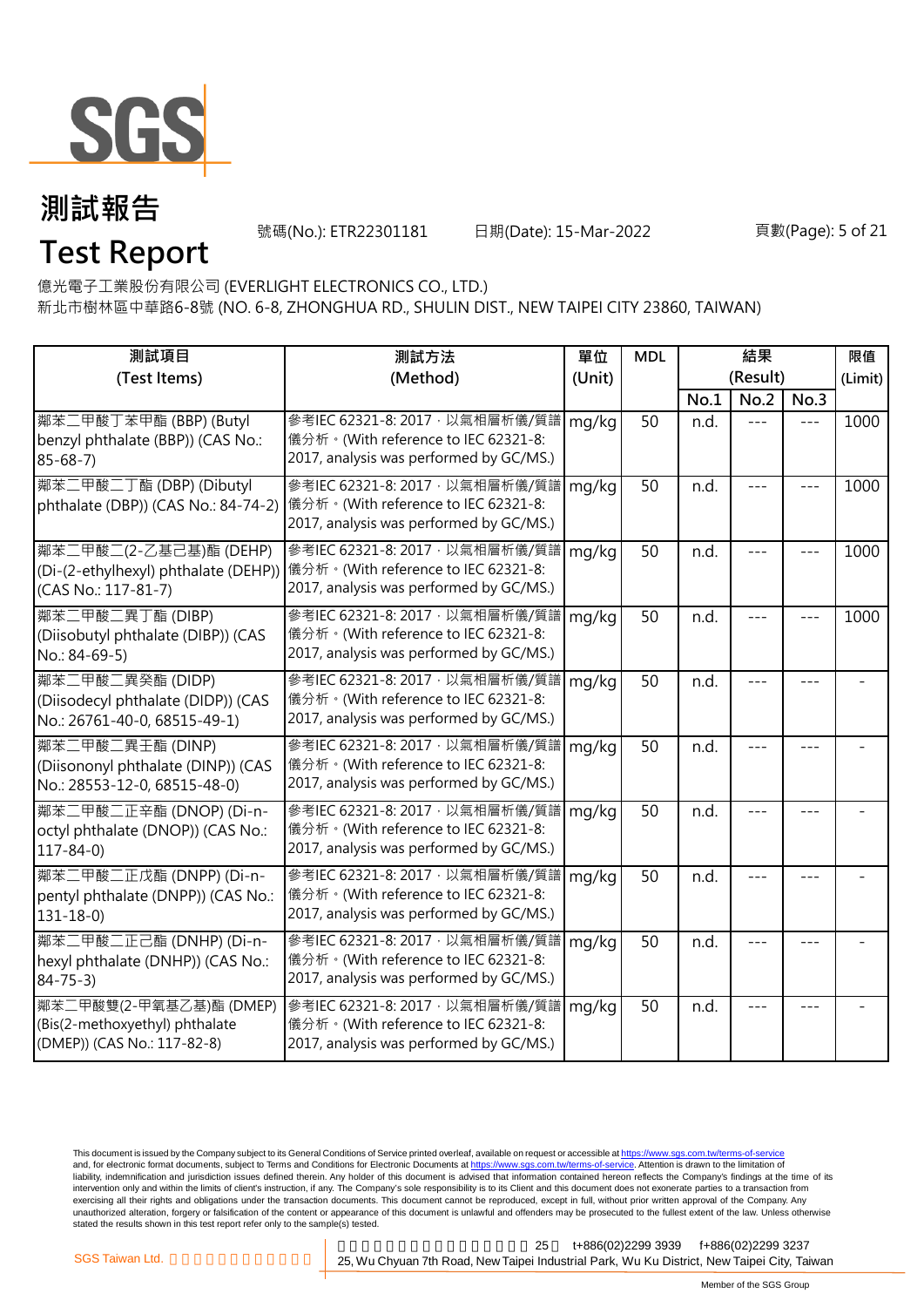

號碼(No.): ETR22301181 日期(Date): 15-Mar-2022 頁數(Page): 6 of 21

億光電子工業股份有限公司 (EVERLIGHT ELECTRONICS CO., LTD.)

新北市樹林區中華路6-8號 (NO. 6-8, ZHONGHUA RD., SHULIN DIST., NEW TAIPEI CITY 23860, TAIWAN)

| 測試項目                                                                                                                                                                                                                                                                                           | 測試方法                                                                                                                      | 單位     | <b>MDL</b>     | 結果   |          | 限值      |         |
|------------------------------------------------------------------------------------------------------------------------------------------------------------------------------------------------------------------------------------------------------------------------------------------------|---------------------------------------------------------------------------------------------------------------------------|--------|----------------|------|----------|---------|---------|
| (Test Items)                                                                                                                                                                                                                                                                                   | (Method)                                                                                                                  | (Unit) |                |      | (Result) |         | (Limit) |
|                                                                                                                                                                                                                                                                                                |                                                                                                                           |        |                | No.1 | No.2     | No.3    |         |
| 六溴環十二烷及所有主要被辨別出的異構物<br>(HBCDD) (α- HBCDD, $β$ - HBCDD, γ-<br>HBCDD) (Hexabromocyclododecane<br>(HBCDD) and all major diastereoisomers<br>identified ( $\alpha$ - HBCDD, $\beta$ - HBCDD, $\gamma$ -<br>HBCDD)) (CAS No.: 25637-99-4, 3194-<br>55-6 (134237-51-7, 134237-50-6,<br>134237-52-8)) | 參考IEC 62321: 2008, 以氣相層析儀/質譜儀<br>分析 · (With reference to IEC 62321: 2008,<br>analysis was performed by GC/MS.)            | mg/kg  | 5              | n.d. | $---$    |         |         |
| 氟 (F) (Fluorine (F)) (CAS No.: 14762-<br>$94-8$                                                                                                                                                                                                                                                | 參考BS EN 14582: 2016, 以離子層析儀分<br>析 · (With reference to BS EN 14582: 2016,<br>analysis was performed by IC.)               | mg/kg  | 50             | n.d. | $- - -$  | $- - -$ |         |
| 氯 (Cl) (Chlorine (Cl)) (CAS No.:<br>$22537 - 15 - 1$                                                                                                                                                                                                                                           | 參考BS EN 14582: 2016 · 以離子層析儀分<br>析 · (With reference to BS EN 14582: 2016,<br>analysis was performed by IC.)              | mg/kg  | 50             | 146  | $- - -$  | ---     |         |
| 溴 (Br) (Bromine (Br)) (CAS No.:<br>$10097 - 32 - 2$                                                                                                                                                                                                                                            | 參考BS EN 14582: 2016 · 以離子層析儀分<br>析 · (With reference to BS EN 14582: 2016,<br>analysis was performed by IC.)              | mg/kg  | 50             | n.d. |          |         |         |
| 碘 (I) (Iodine (I)) (CAS No.: 14362-<br>$44-8$                                                                                                                                                                                                                                                  | 參考BS EN 14582: 2016 · 以離子層析儀分<br>析 · (With reference to BS EN 14582: 2016,<br>analysis was performed by IC.)              | mg/kg  | 50             | n.d. |          |         |         |
| 全氟辛烷磺酸及其鹽類 (PFOS and its<br>salts) (CAS No.: 1763-23-1 and its<br>salts)                                                                                                                                                                                                                       | 參考CEN/TS 15968: 2010, 以液相層析串聯<br>質譜儀分析。(With reference to CEN/TS<br>15968: 2010, analysis was performed by<br>LC/MS/MS.)  | mg/kg  | 0.01           | n.d. |          |         |         |
| 全氟辛酸及其鹽類 (PFOA and its<br>salts) (CAS No.: 335-67-1 and its<br>salts)                                                                                                                                                                                                                          | 參考CEN/TS 15968: 2010 · 以液相層析串聯<br>質譜儀分析。(With reference to CEN/TS<br>15968: 2010, analysis was performed by<br>LC/MS/MS.) | mg/kg  | 0.01           | n.d. |          |         |         |
| 鈹 (Be) (Beryllium (Be)) (CAS No.:<br>7440-41-7)                                                                                                                                                                                                                                                | 參考US EPA 3052: 1996, 以感應耦合電漿發<br>射光譜儀分析。(With reference to US EPA<br>3052: 1996, analysis was performed by<br>ICP-OES.)   | mg/kg  | $\overline{2}$ | n.d. |          |         |         |

This document is issued by the Company subject to its General Conditions of Service printed overleaf, available on request or accessible at <u>https://www.sgs.com.tw/terms-of-service</u><br>and, for electronic format documents, su liability, indemnification and jurisdiction issues defined therein. Any holder of this document is advised that information contained hereon reflects the Company's findings at the time of its intervention only and within the limits of client's instruction, if any. The Company's sole responsibility is to its Client and this document does not exonerate parties to a transaction from exercising all their rights and obligations under the transaction documents. This document cannot be reproduced, except in full, without prior written approval of the Company. Any<br>unauthorized alteration, forgery or falsif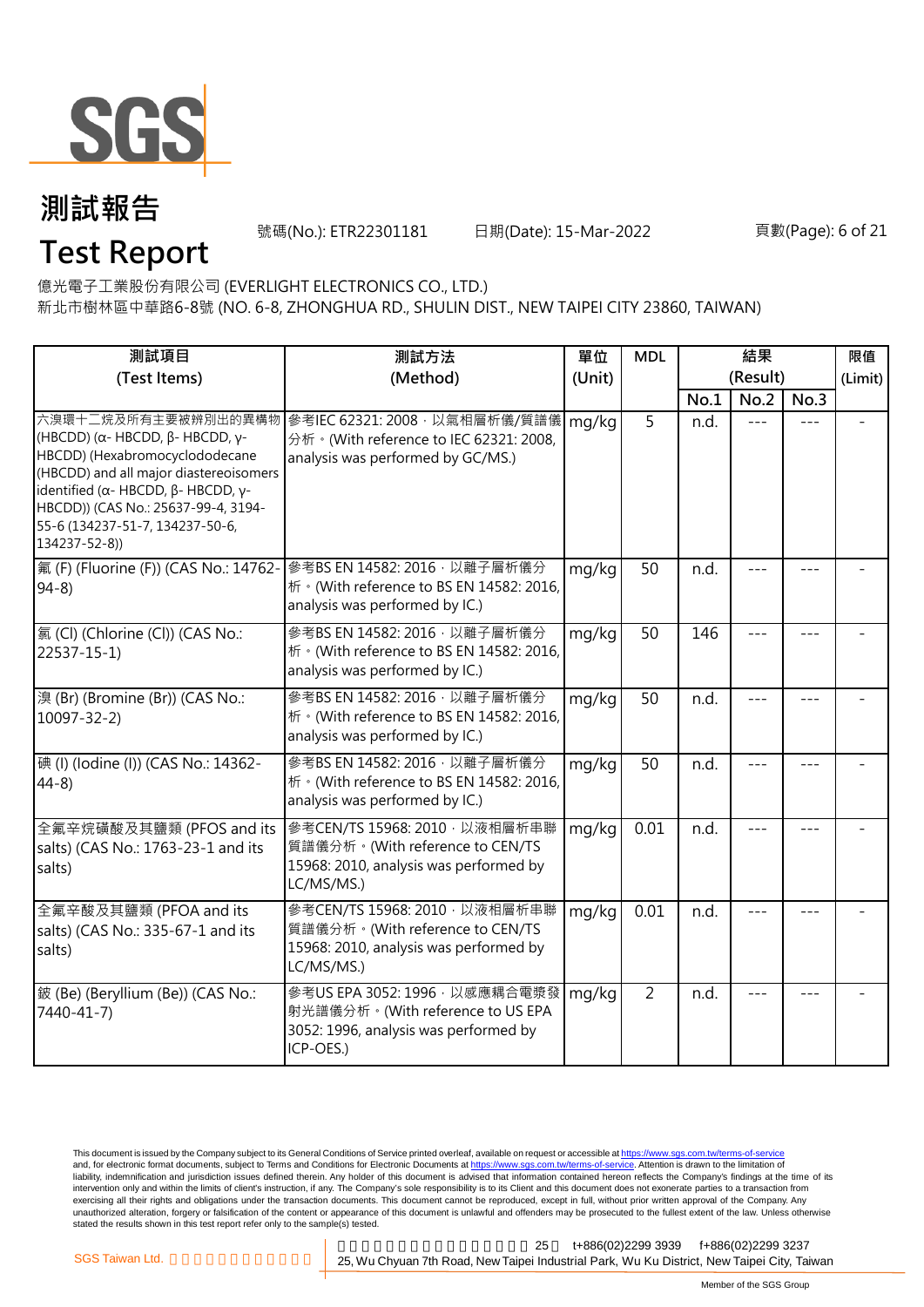

號碼(No.): ETR22301181 日期(Date): 15-Mar-2022 頁數(Page): 7 of 21

## **Test Report**

億光電子工業股份有限公司 (EVERLIGHT ELECTRONICS CO., LTD.)

新北市樹林區中華路6-8號 (NO. 6-8, ZHONGHUA RD., SHULIN DIST., NEW TAIPEI CITY 23860, TAIWAN)

| 測試項目<br>(Test Items)                                  | 測試方法<br>(Method)                                                                      | 單位<br>(Unit) | <b>MDL</b> | 結果<br>(Result) |         |               | 限值<br>(Limit) |
|-------------------------------------------------------|---------------------------------------------------------------------------------------|--------------|------------|----------------|---------|---------------|---------------|
|                                                       |                                                                                       |              |            | No.1           | No.2    | No.3          |               |
| 多環芳香烴 (Polycyclic Aromatic<br>Hydrocarbons) (PAHs)    |                                                                                       |              |            |                |         |               |               |
| 苯駢(a)芘 (Benzo[a]pyrene) (CAS No.:<br>$50 - 32 - 8$    |                                                                                       | mg/kg        | 0.2        | n.d.           | $---$   | $---$         | Δ             |
| 苯駢(e)芘 (Benzo[e]pyrene) (CAS No.:<br>$192 - 97 - 2$   |                                                                                       | mg/kg        | 0.2        | n.d.           | $---$   | $---$         | $\Delta$      |
| 苯駢蒽 (Benzo[a]anthracene) (CAS<br>No.: 56-55-3)        |                                                                                       | mg/kg        | 0.2        | n.d.           | $---$   | $\frac{1}{2}$ | Δ             |
| 苯(b)苯駢芴 (Benzo[b]fluoranthene)<br>(CAS No.: 205-99-2) |                                                                                       | mg/kg        | 0.2        | n.d.           | $---$   | $---$         | Δ             |
| 苯(j)苯駢芴 (Benzo[j]fluoranthene)<br>(CAS No.: 205-82-3) |                                                                                       | mg/kg        | 0.2        | n.d.           | $---$   | $---$         | Δ             |
| 苯(k)苯駢芴 (Benzo[k]fluoranthene)<br>(CAS No.: 207-08-9) |                                                                                       | mg/kg        | 0.2        | n.d.           | $---$   | $---$         | Δ             |
| 蔰 (Chrysene) (CAS No.: 218-01-9)                      | 參考AfPS GS 2019:01 PAK,以氣相層析儀/                                                         | mg/kg        | 0.2        | n.d.           | $---$   | $---$         | Δ             |
| 二苯駢蒽 (Dibenzo[a,h]anthracene)<br>(CAS No.: 53-70-3)   | 質譜儀分析。(With reference to AfPS GS<br>2019:01 PAK, analysis was performed by<br>GC/MS.) | mg/kg        | 0.2        | n.d.           | $---$   | $- - -$       | Δ             |
| 苯駢芷 (Benzo[q,h,i]perylene) (CAS<br>No.: 191-24-2)     |                                                                                       | mg/kg        | 0.2        | n.d.           | $---$   | $---$         | Δ             |
| 茚酮芘 (Indeno[1,2,3-c,d]pyrene) (CAS<br>No.: 193-39-5)  |                                                                                       | mg/kg        | 0.2        | n.d.           | $---$   | $---$         | Δ             |
| 蒽 (Anthracene) (CAS No.: 120-12-7)                    |                                                                                       | mg/kg        | 0.2        | n.d.           | $ -$    | $---$         | Δ             |
| 苯駢芴 (Fluoranthene) (CAS No.: 206-<br>$44-0)$          |                                                                                       | mg/kg        | 0.2        | n.d.           | $---$   | $- - -$       | Δ             |
| 菲 (Phenanthrene) (CAS No.: 85-01-8)                   |                                                                                       | mg/kg        | 0.2        | n.d.           | $- - -$ |               | Δ             |
| 芘 (Pyrene) (CAS No.: 129-00-0)                        |                                                                                       | mg/kg        | 0.2        | n.d.           | $- - -$ | $---$         | Δ             |
| 萘 (Naphthalene) (CAS No.: 91-20-3)                    |                                                                                       | mg/kg        | 0.2        | n.d.           | $---$   | $---$         | Δ             |
| 多環芳香烴15項總和 (Sum of 15<br>PAH <sub>s</sub> )           |                                                                                       | mg/kg        |            | n.d.           | $---$   | $---$         | Δ             |

This document is issued by the Company subject to its General Conditions of Service printed overleaf, available on request or accessible at <u>https://www.sgs.com.tw/terms-of-service</u><br>and, for electronic format documents, su liability, indemnification and jurisdiction issues defined therein. Any holder of this document is advised that information contained hereon reflects the Company's findings at the time of its intervention only and within the limits of client's instruction, if any. The Company's sole responsibility is to its Client and this document does not exonerate parties to a transaction from exercising all their rights and obligations under the transaction documents. This document cannot be reproduced, except in full, without prior written approval of the Company. Any<br>unauthorized alteration, forgery or falsif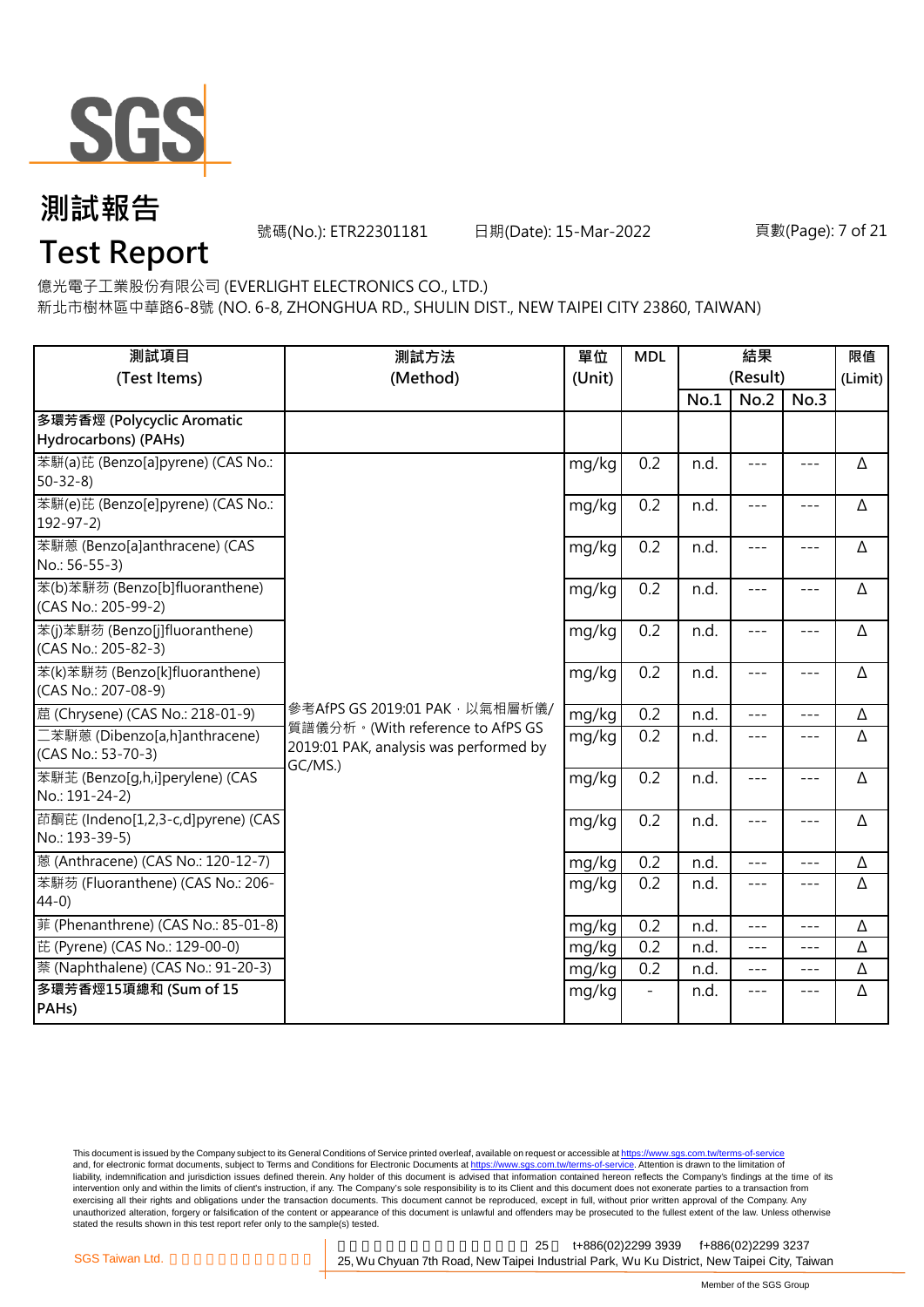

號碼(No.): ETR22301181 日期(Date): 15-Mar-2022 頁數(Page): 8 of 21

## **Test Report**

億光電子工業股份有限公司 (EVERLIGHT ELECTRONICS CO., LTD.)

新北市樹林區中華路6-8號 (NO. 6-8, ZHONGHUA RD., SHULIN DIST., NEW TAIPEI CITY 23860, TAIWAN)

| 測試項目<br>(Test Items)                                 | 測試方法<br>(Method)                                                                                                          | 單位<br>(Unit) | <b>MDL</b> | 結果<br>(Result)<br>No.4 | 限值<br>(Limit) |
|------------------------------------------------------|---------------------------------------------------------------------------------------------------------------------------|--------------|------------|------------------------|---------------|
| 鈹 (Be) (Beryllium (Be)) (CAS No.:<br>$7440 - 41 - 7$ | 參考US EPA 3050B: 1996, 以感應耦合電漿<br>發射光譜儀分析。(With reference to US<br>EPA 3050B: 1996, analysis was performed<br>by ICP-OES.) | mg/kg        |            | n.d.                   |               |

### **備註(Note):**

- 1. mg/kg = ppm;0.1wt% = 1000ppm
- 2. MDL = Method Detection Limit (方法偵測極限值)
- 3. n.d. = Not Detected (未檢出) ; 小於MDL / Less than MDL
- 4. "-" = Not Regulated (無規格值)
- 5. "---" = Not Conducted (未測試項目)
- 6.  $(#2) =$

a. 當六價鉻結果大於0.13 μg/cm<sup>2</sup>, 表示樣品表層含有六價鉻. / The sample is positive for Cr(VI) if the Cr(VI) concentration is greater than 0.13 µg/cm². The sample coating is considered to contain Cr(VI). b. 當六價鉻結果為n.d. (濃度小於0.10 µg/cm<sup>2</sup>), 表示表層不含六價鉻. / The sample is negative for Cr(VI) if Cr(VI) is n.d. (concentration less than 0.10 µg/cm<sup>2</sup>). The coating is considered a non-Cr(VI) based coating c. 當六價鉻結果介於 0.10 及 0.13 µg/cm<sup>2</sup> 時, 無法確定塗層是否含有六價鉻. / The result between 0.10 µg/cm<sup>2</sup> and 0.13 µg/cm² is considered to be inconclusive - unavoidable coating variations may influence the determination.

7. 符合性結果之判定係以測試結果與限值做比較。(The statement of compliance conformity is based on comparison of testing results and limits.)

This document is issued by the Company subject to its General Conditions of Service printed overleaf, available on request or accessible at https://www.sgs.com.tw/terms-of-service and, for electronic format documents, subject to Terms and Conditions for Electronic Documents at https://www.sgs.com.tw/terms-of-service. Attention is drawn to the limitation of liability, indemnification and jurisdiction issues defined therein. Any holder of this document is advised that information contained hereon reflects the Company's findings at the time of its intervention only and within the limits of client's instruction, if any. The Company's sole responsibility is to its Client and this document does not exonerate parties to a transaction from exercising all their rights and obligations under the transaction documents. This document cannot be reproduced, except in full, without prior written approval of the Company. Any<br>unauthorized alteration, forgery or falsif stated the results shown in this test report refer only to the sample(s) tested.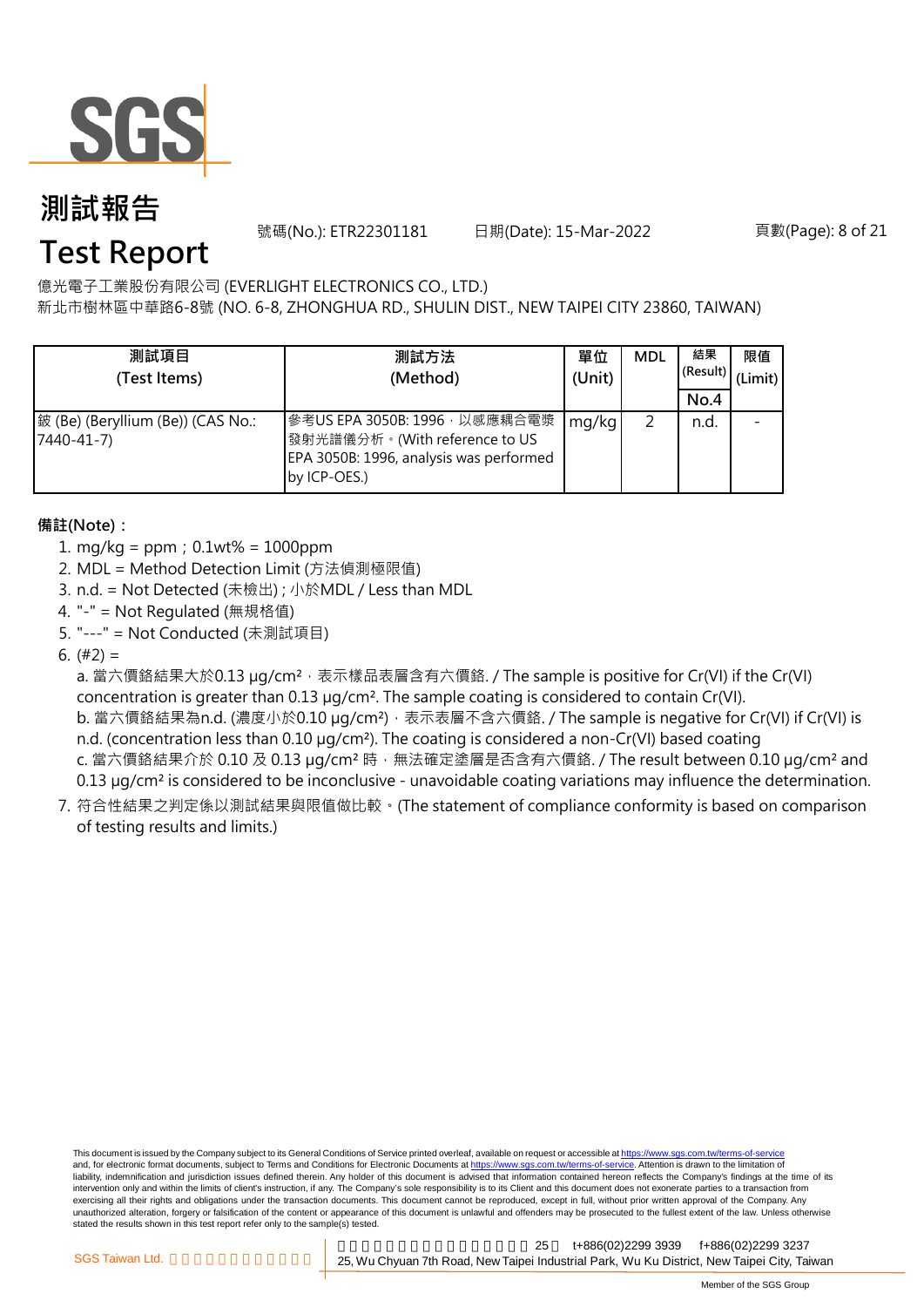

號碼(No.): ETR22301181 日期(Date): 15-Mar-2022 頁數(Page): 9 of 21

## **Test Report**

億光電子工業股份有限公司 (EVERLIGHT ELECTRONICS CO., LTD.) 新北市樹林區中華路6-8號 (NO. 6-8, ZHONGHUA RD., SHULIN DIST., NEW TAIPEI CITY 23860, TAIWAN)

### **Remark:**

#### Δ **德國產品安全委員會(AfPS): GS PAHs 要求**

#### **AfPS (German commission for Product Safety): GS PAHs requirements**

|                                 | 第1類(Category 1)                                                                                                                                                                                               | 第 2 類(Category 2)                                                                                                                                                |                | 第 3 類(Category 3)                                                                                                                                                                                                                  |                |  |  |
|---------------------------------|---------------------------------------------------------------------------------------------------------------------------------------------------------------------------------------------------------------|------------------------------------------------------------------------------------------------------------------------------------------------------------------|----------------|------------------------------------------------------------------------------------------------------------------------------------------------------------------------------------------------------------------------------------|----------------|--|--|
| 項目<br>(Parameter)               | 意圖放入口中的材料或者長時間接<br>觸皮膚(超過 30秒)的<br>2009/48/EC 定義的玩具材料和 3<br>歲以下兒童使用的產品(Materials<br>intended to be placed in the<br>mouth, or materials in toys<br>(Directive 2009/48/EC) or<br>articles for children up to 3 | 不屬於第1類的材料,並意圖或可預<br>或重複的短時間接觸(Materials that<br>are not in Category 1, with<br>skin contact (> 30 seconds) or<br>short-term repetitive contact with<br>the skin) |                | 不屬於第1類或第2類的材料,並意<br>見與皮膚接觸逾 30 秒(長期皮膚接觸) 圖或可預見與皮膚接觸不超過 30 秒<br>(短期皮膚接觸)(Materials not<br>covered by Category 1 or 2, with<br>intended or foreseeable long-term intended or foreseeable short-<br>term skin contact (≤ 30 seconds)) |                |  |  |
|                                 | years of age with intended<br>long-term skin contact (> 30<br>seconds))                                                                                                                                       | a.<br>用的產品(Use by<br>children under $14$ ) products)                                                                                                             | b.<br>consumer | a.<br>供 14 歳以下兒童使 其它產品(Other 供 14 歳以下兒童使 其它產品(Other<br>用的產品(Use by<br>children under 14) products)                                                                                                                                 | b.<br>consumer |  |  |
| Naphthalene                     | < 1                                                                                                                                                                                                           | $\langle$ 2                                                                                                                                                      |                | < 10                                                                                                                                                                                                                               |                |  |  |
| Phenanthrene                    |                                                                                                                                                                                                               |                                                                                                                                                                  |                |                                                                                                                                                                                                                                    |                |  |  |
| Anthracene                      | $< 1$ Sum                                                                                                                                                                                                     | $< 5$ Sum                                                                                                                                                        | $< 10$ Sum     | $< 20$ Sum                                                                                                                                                                                                                         | $< 50$ Sum     |  |  |
| Fluoranthene                    |                                                                                                                                                                                                               |                                                                                                                                                                  |                |                                                                                                                                                                                                                                    |                |  |  |
| Pyrene                          |                                                                                                                                                                                                               |                                                                                                                                                                  |                |                                                                                                                                                                                                                                    |                |  |  |
| Benzo[a]anthracene              | < 0.2                                                                                                                                                                                                         | < 0.2                                                                                                                                                            | < 0.5          | < 0.5                                                                                                                                                                                                                              | < 1            |  |  |
| Chrysene                        | < 0.2                                                                                                                                                                                                         | < 0.2                                                                                                                                                            | < 0.5          | < 0.5                                                                                                                                                                                                                              | $\leq 1$       |  |  |
| Benzo[b]fluoranthene            | ${}< 0.2$                                                                                                                                                                                                     | < 0.2                                                                                                                                                            | ~< 0.5         | ~< 0.5                                                                                                                                                                                                                             | $\leq 1$       |  |  |
| Benzo[j]fluoranthene            | < 0.2                                                                                                                                                                                                         | < 0.2                                                                                                                                                            | < 0.5          | < 0.5                                                                                                                                                                                                                              | $\leq 1$       |  |  |
| Benzo[k]fluoranthene            | < 0.2                                                                                                                                                                                                         | < 0.2                                                                                                                                                            | ~< 0.5         | ~< 0.5                                                                                                                                                                                                                             | $\leq 1$       |  |  |
| Benzo[a]pyrene                  | < 0.2                                                                                                                                                                                                         | < 0.2                                                                                                                                                            | < 0.5          | < 0.5                                                                                                                                                                                                                              | < 1            |  |  |
| Benzo[e]pyrene                  | < 0.2                                                                                                                                                                                                         | < 0.2                                                                                                                                                            | ~< 0.5         | ~< 0.5                                                                                                                                                                                                                             | $\leq 1$       |  |  |
| Indeno[1,2,3-c,d] pyrene        | < 0.2                                                                                                                                                                                                         | < 0.2                                                                                                                                                            | < 0.5          | < 0.5                                                                                                                                                                                                                              | $\leq 1$       |  |  |
| Dibenzo[a,h]anthracene          | < 0.2                                                                                                                                                                                                         | < 0.2                                                                                                                                                            | < 0.5          | < 0.5                                                                                                                                                                                                                              | $\leq 1$       |  |  |
| Benzo[g,h,i]perylene            | < 0.2                                                                                                                                                                                                         | < 0.2                                                                                                                                                            | ~< 0.5         | ~< 0.5                                                                                                                                                                                                                             | $\leq 1$       |  |  |
| 15 項 PAH 總濃度<br>(Sum of 15 PAH) | $\leq 1$                                                                                                                                                                                                      | < 5                                                                                                                                                              | < 10           | < 20                                                                                                                                                                                                                               | < 50           |  |  |

單位(Unit):mg/kg

This document is issued by the Company subject to its General Conditions of Service printed overleaf, available on request or accessible at https://www.sgs.com.tw/terms-of-service and, for electronic format documents, subject to Terms and Conditions for Electronic Documents at https://www.sgs.com.tw/terms-of-service. Attention is drawn to the limitation of liability, indemnification and jurisdiction issues defined therein. Any holder of this document is advised that information contained hereon reflects the Company's findings at the time of its intervention only and within the limits of client's instruction, if any. The Company's sole responsibility is to its Client and this document does not exonerate parties to a transaction from exercising all their rights and obligations under the transaction documents. This document cannot be reproduced, except in full, without prior written approval of the Company. Any<br>unauthorized alteration, forgery or falsif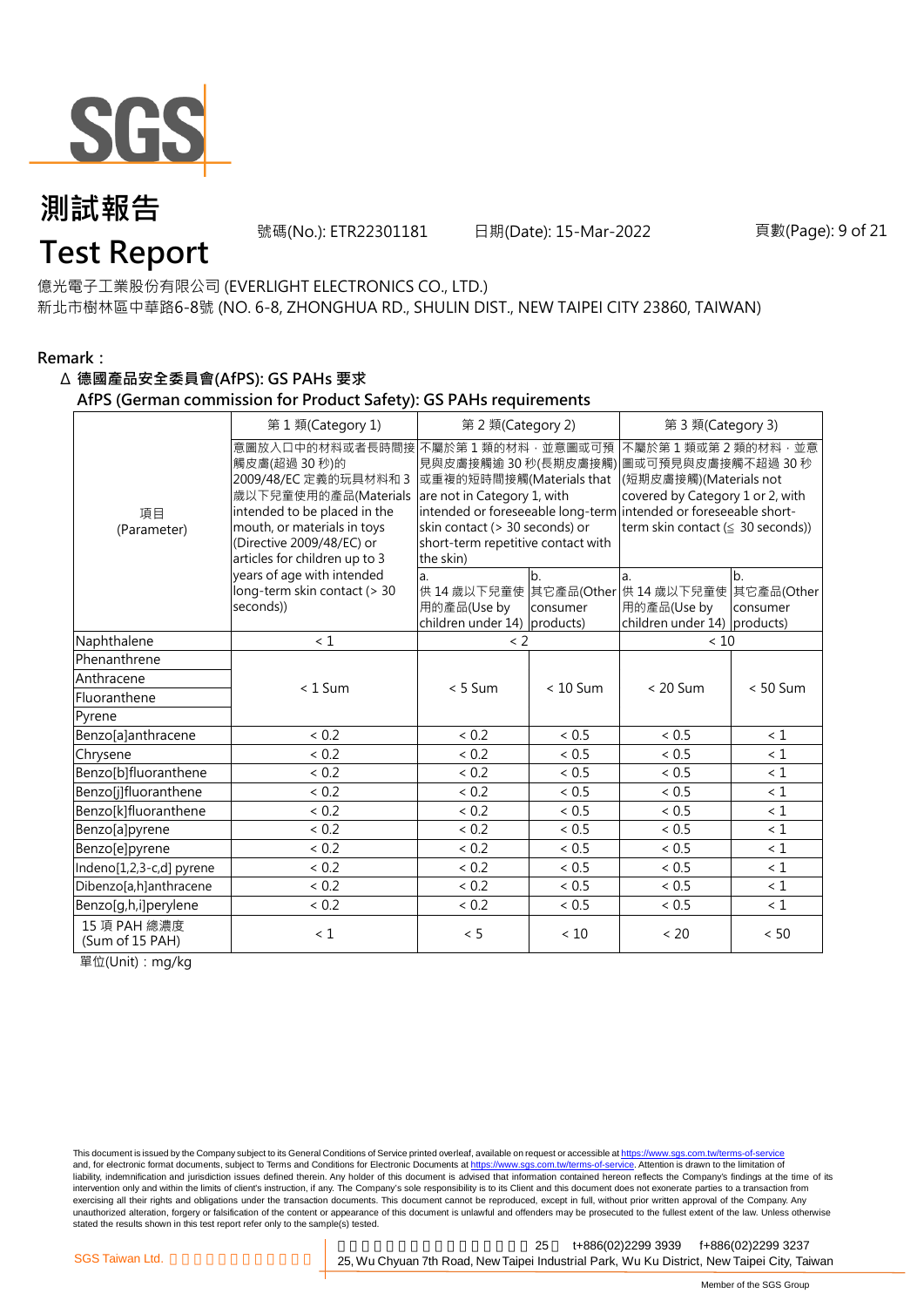

號碼(No.): ETR22301181 日期(Date): 15-Mar-2022 頁數(Page): 10 of 21

億光電子工業股份有限公司 (EVERLIGHT ELECTRONICS CO., LTD.)

新北市樹林區中華路6-8號 (NO. 6-8, ZHONGHUA RD., SHULIN DIST., NEW TAIPEI CITY 23860, TAIWAN)

#### **重金屬流程圖 / Analytical flow chart of Heavy Metal**

根據以下的流程圖之條件,樣品已完全溶解。 (六價鉻測試方法除外)

These samples were dissolved totally by pre-conditioning method according to below flow chart.

( $Cr^{6+}$  test method excluded)



This document is issued by the Company subject to its General Conditions of Service printed overleaf, available on request or accessible at https://www.sgs.com.tw/terms-of-service and, for electronic format documents, subject to Terms and Conditions for Electronic Documents at https://www.sgs.com.tw/terms-of-service. Attention is drawn to the limitation of liability, indemnification and jurisdiction issues defined therein. Any holder of this document is advised that information contained hereon reflects the Company's findings at the time of its intervention only and within the limits of client's instruction, if any. The Company's sole responsibility is to its Client and this document does not exonerate parties to a transaction from exercising all their rights and obligations under the transaction documents. This document cannot be reproduced, except in full, without prior written approval of the Company. Any<br>unauthorized alteration, forgery or falsif stated the results shown in this test report refer only to the sample(s) tested.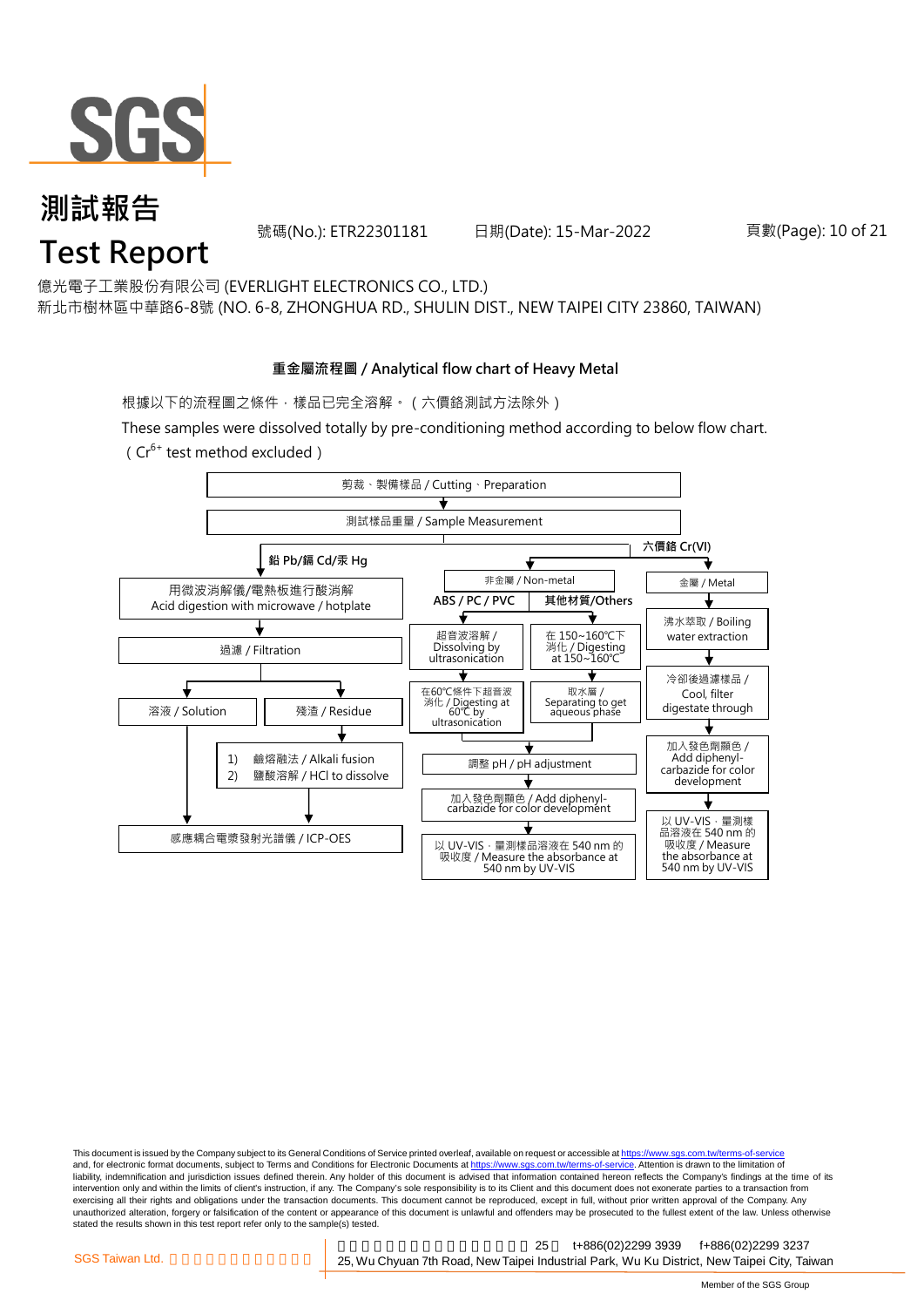

號碼(No.): ETR22301181 日期(Date): 15-Mar-2022 頁數(Page): 11 of 21

億光電子工業股份有限公司 (EVERLIGHT ELECTRONICS CO., LTD.)

新北市樹林區中華路6-8號 (NO. 6-8, ZHONGHUA RD., SHULIN DIST., NEW TAIPEI CITY 23860, TAIWAN)

#### **鍍層重金屬測試流程圖 / Flow Chart of Stripping method for metal analysis**

根據以下的流程圖之條件,樣品之外部鍍層已完全溶解。(六價鉻測試方法除外) / The plating layer of samples were dissolved totally by pre-conditioning method according to below flow chart. ( $Cr^{6+}$  test method excluded)



This document is issued by the Company subject to its General Conditions of Service printed overleaf, available on request or accessible at https://www.sgs.com.tw/terms-of-service and, for electronic format documents, subject to Terms and Conditions for Electronic Documents at https://www.sgs.com.tw/terms-of-service. Attention is drawn to the limitation of liability, indemnification and jurisdiction issues defined therein. Any holder of this document is advised that information contained hereon reflects the Company's findings at the time of its intervention only and within the limits of client's instruction, if any. The Company's sole responsibility is to its Client and this document does not exonerate parties to a transaction from exercising all their rights and obligations under the transaction documents. This document cannot be reproduced, except in full, without prior written approval of the Company. Any<br>unauthorized alteration, forgery or falsif stated the results shown in this test report refer only to the sample(s) tested.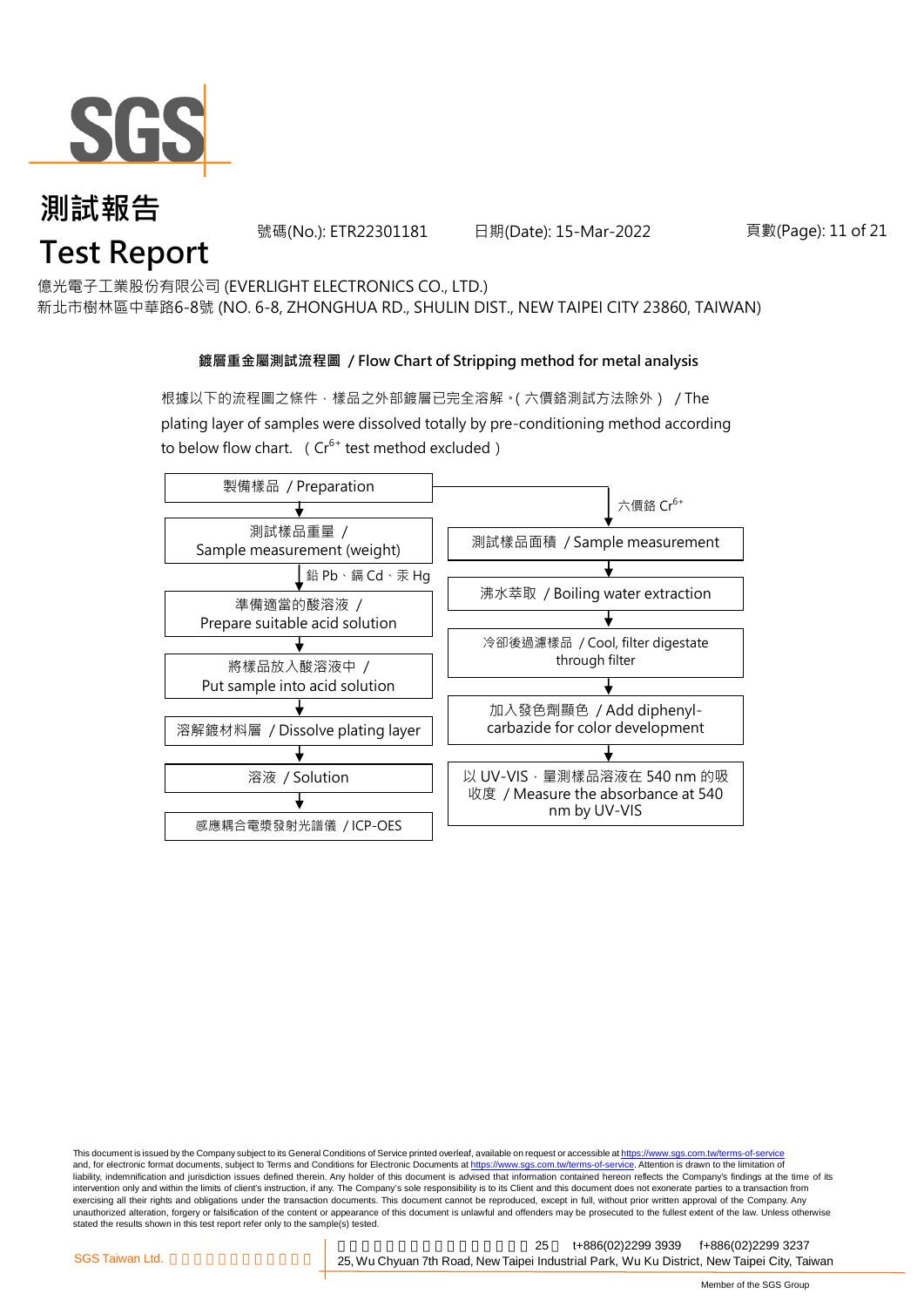

號碼(No.): ETR22301181 日期(Date): 15-Mar-2022 頁數(Page): 12 of 21

## **Test Report**

億光電子工業股份有限公司 (EVERLIGHT ELECTRONICS CO., LTD.) 新北市樹林區中華路6-8號 (NO. 6-8, ZHONGHUA RD., SHULIN DIST., NEW TAIPEI CITY 23860, TAIWAN)

#### **多溴聯苯/多溴聯苯醚分析流程圖 / Analytical flow chart - PBBs/PBDEs**



This document is issued by the Company subject to its General Conditions of Service printed overleaf, available on request or accessible at https://www.sgs.com.tw/terms-of-service and, for electronic format documents, subject to Terms and Conditions for Electronic Documents at https://www.sgs.com.tw/terms-of-service. Attention is drawn to the limitation of liability, indemnification and jurisdiction issues defined therein. Any holder of this document is advised that information contained hereon reflects the Company's findings at the time of its intervention only and within the limits of client's instruction, if any. The Company's sole responsibility is to its Client and this document does not exonerate parties to a transaction from exercising all their rights and obligations under the transaction documents. This document cannot be reproduced, except in full, without prior written approval of the Company. Any<br>unauthorized alteration, forgery or falsif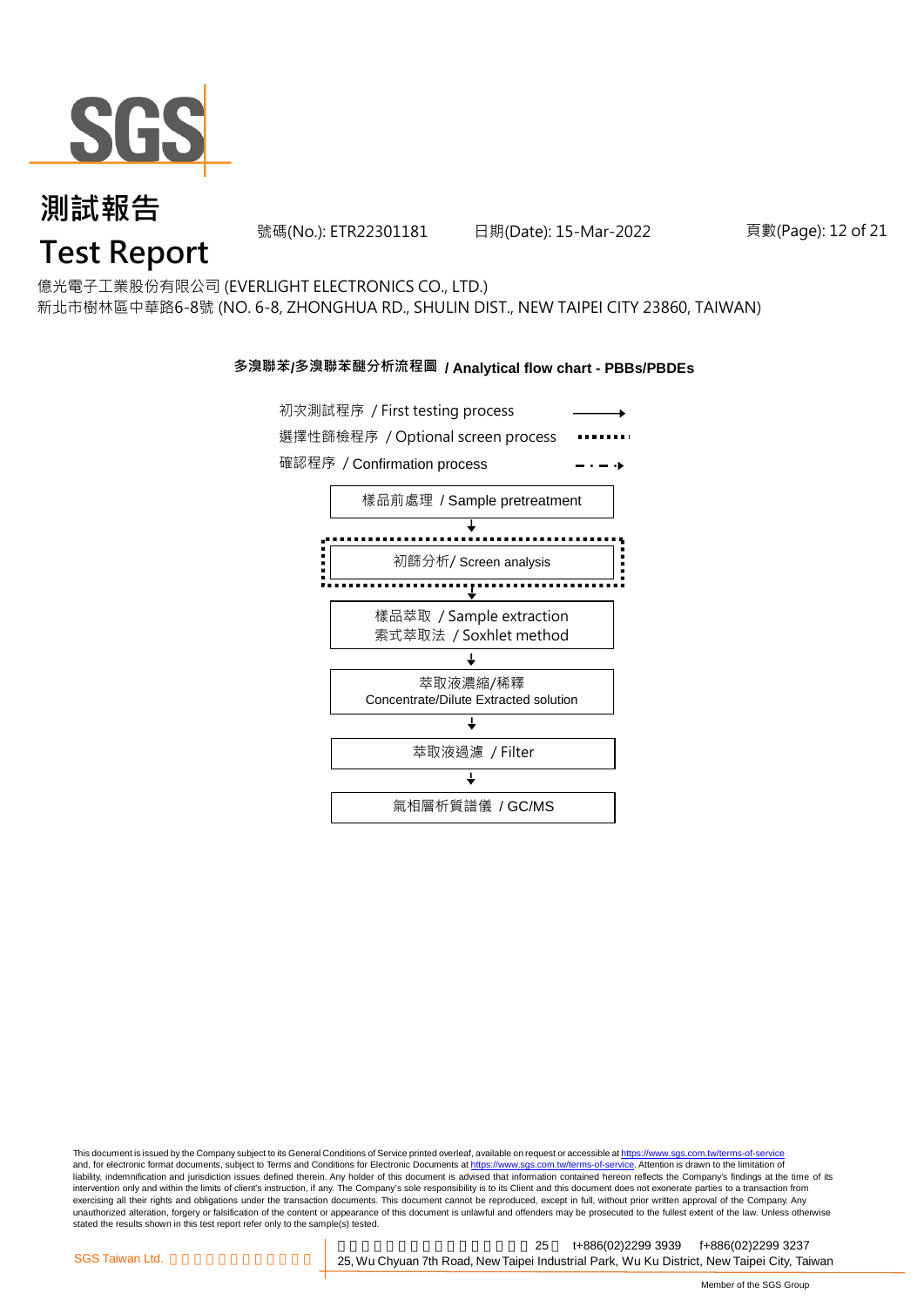

號碼(No.): ETR22301181 日期(Date): 15-Mar-2022 頁數(Page): 13 of 21

## **Test Report**

億光電子工業股份有限公司 (EVERLIGHT ELECTRONICS CO., LTD.) 新北市樹林區中華路6-8號 (NO. 6-8, ZHONGHUA RD., SHULIN DIST., NEW TAIPEI CITY 23860, TAIWAN)

#### **可塑劑分析流程圖 / Analytical flow chart - Phthalate**

### **【測試方法/Test method: IEC 62321-8】**



This document is issued by the Company subject to its General Conditions of Service printed overleaf, available on request or accessible at <u>https://www.sgs.com.tw/terms-of-service</u><br>and, for electronic format documents, su liability, indemnification and jurisdiction issues defined therein. Any holder of this document is advised that information contained hereon reflects the Company's findings at the time of its intervention only and within the limits of client's instruction, if any. The Company's sole responsibility is to its Client and this document does not exonerate parties to a transaction from exercising all their rights and obligations under the transaction documents. This document cannot be reproduced, except in full, without prior written approval of the Company. Any<br>unauthorized alteration, forgery or falsif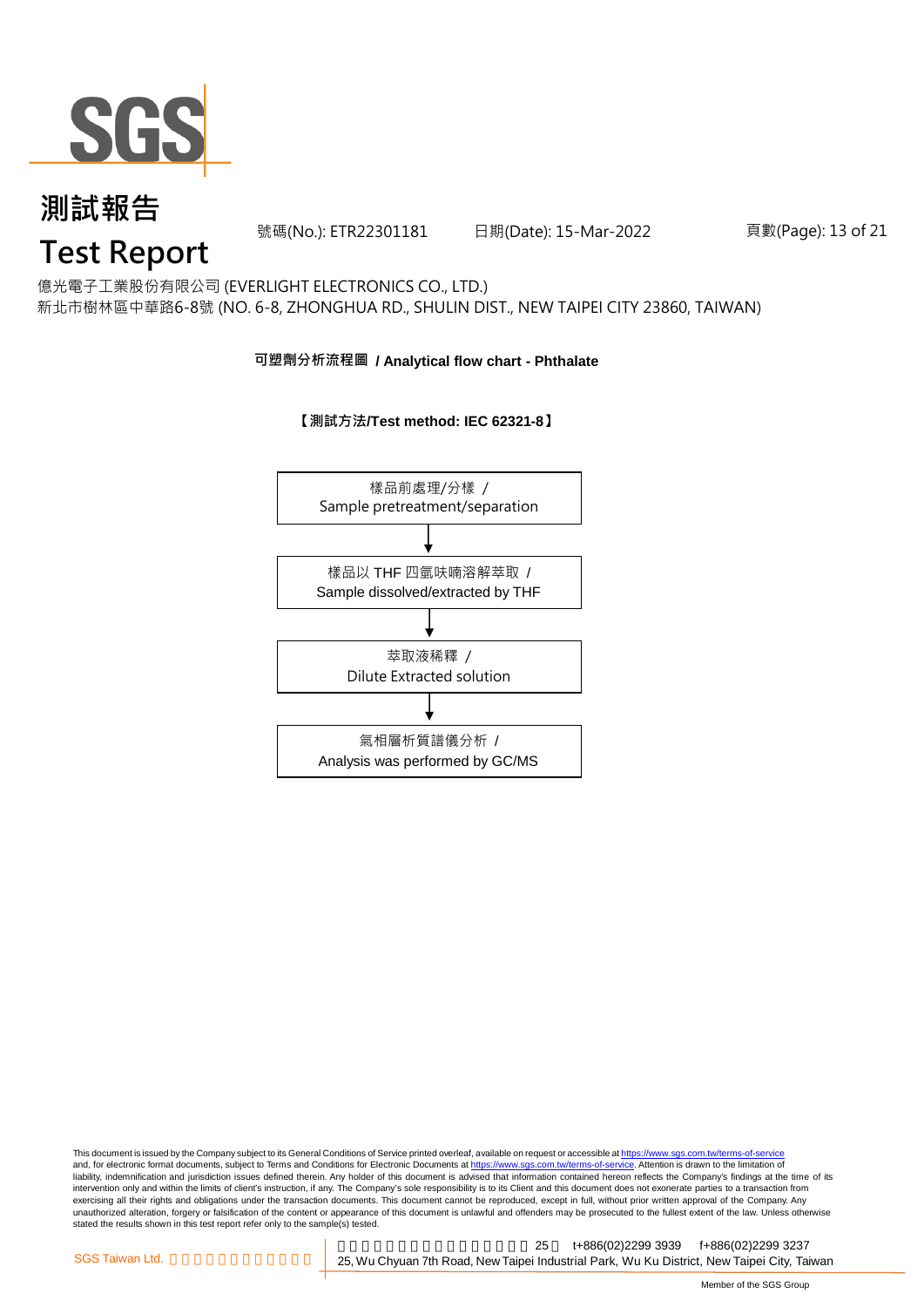

號碼(No.): ETR22301181 日期(Date): 15-Mar-2022 頁數(Page): 14 of 21

## **Test Report**

億光電子工業股份有限公司 (EVERLIGHT ELECTRONICS CO., LTD.) 新北市樹林區中華路6-8號 (NO. 6-8, ZHONGHUA RD., SHULIN DIST., NEW TAIPEI CITY 23860, TAIWAN)

### **六溴環十二烷分析流程圖 / Analytical flow chart - HBCDD**



This document is issued by the Company subject to its General Conditions of Service printed overleaf, available on request or accessible at <u>https://www.sgs.com.tw/terms-of-service</u><br>and, for electronic format documents, su liability, indemnification and jurisdiction issues defined therein. Any holder of this document is advised that information contained hereon reflects the Company's findings at the time of its intervention only and within the limits of client's instruction, if any. The Company's sole responsibility is to its Client and this document does not exonerate parties to a transaction from exercising all their rights and obligations under the transaction documents. This document cannot be reproduced, except in full, without prior written approval of the Company. Any<br>unauthorized alteration, forgery or falsif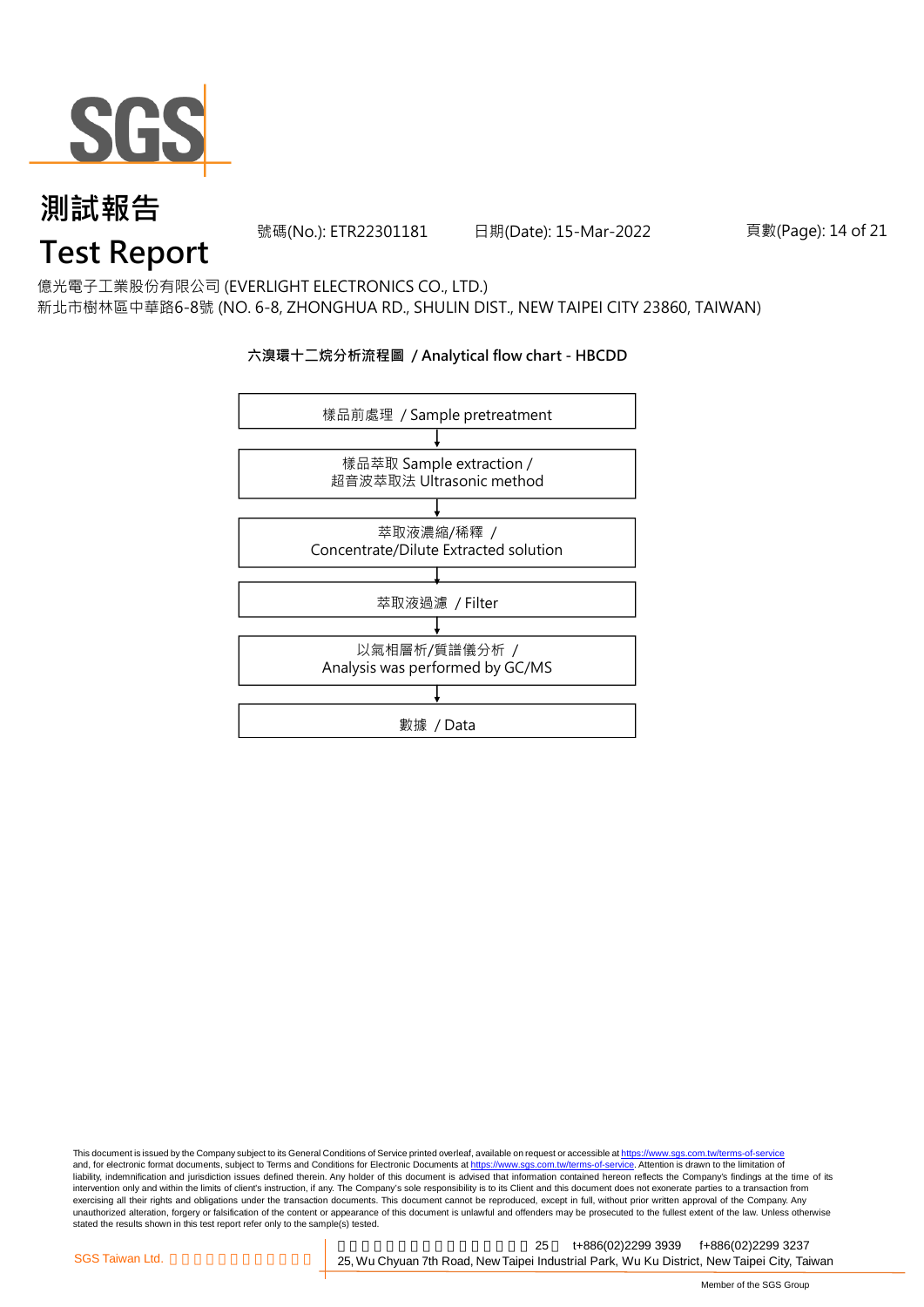

號碼(No.): ETR22301181 日期(Date): 15-Mar-2022 頁數(Page): 15 of 21

## **Test Report**

億光電子工業股份有限公司 (EVERLIGHT ELECTRONICS CO., LTD.) 新北市樹林區中華路6-8號 (NO. 6-8, ZHONGHUA RD., SHULIN DIST., NEW TAIPEI CITY 23860, TAIWAN)

## 樣品前處理/分樣 / Sample pretreatment/separation 秤重及將樣品放入樣品槽中 / Weighting and putting sample in cell 燃燒彈/吸收 Oxygen Bomb Combustion / Absorption 離子層析儀分析 / Analysis was performed by IC 稀釋至固定體積 / Dilution to fixed volume

**鹵素分析流程圖 / Analytical flow chart - Halogen**

This document is issued by the Company subject to its General Conditions of Service printed overleaf, available on request or accessible at <u>https://www.sgs.com.tw/terms-of-service</u><br>and, for electronic format documents, su liability, indemnification and jurisdiction issues defined therein. Any holder of this document is advised that information contained hereon reflects the Company's findings at the time of its intervention only and within the limits of client's instruction, if any. The Company's sole responsibility is to its Client and this document does not exonerate parties to a transaction from exercising all their rights and obligations under the transaction documents. This document cannot be reproduced, except in full, without prior written approval of the Company. Any<br>unauthorized alteration, forgery or falsif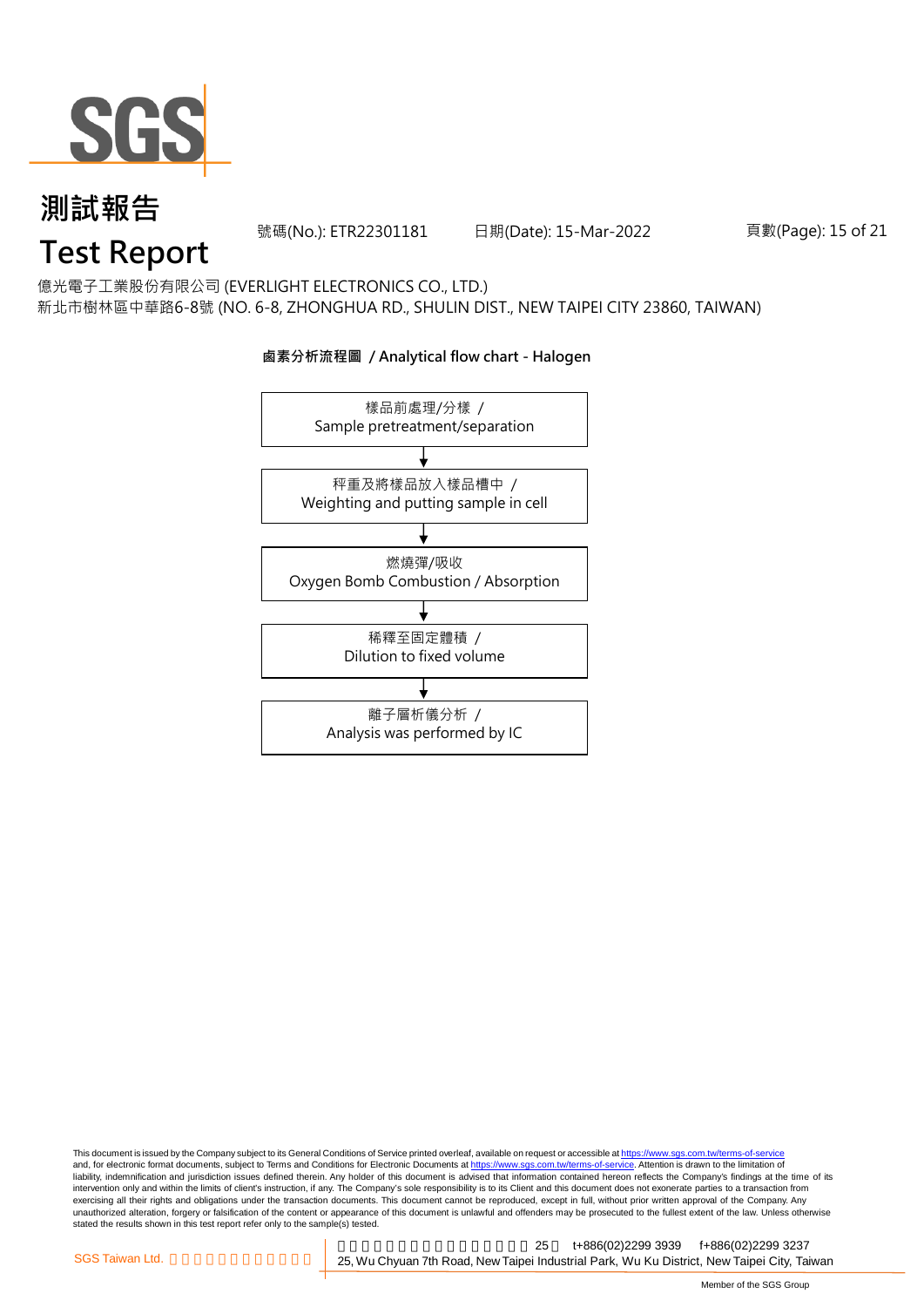

號碼(No.): ETR22301181 日期(Date): 15-Mar-2022 頁數(Page): 16 of 21

## **Test Report**

億光電子工業股份有限公司 (EVERLIGHT ELECTRONICS CO., LTD.) 新北市樹林區中華路6-8號 (NO. 6-8, ZHONGHUA RD., SHULIN DIST., NEW TAIPEI CITY 23860, TAIWAN)

### **全氟化合物(包含全氟辛酸/全氟辛烷磺酸/其相關化合物等等)分析流程圖 / Analytical flow**

#### **chart – PFAS (including PFOA/PFOS/its related compound, etc.)**



This document is issued by the Company subject to its General Conditions of Service printed overleaf, available on request or accessible at https://www.sgs.com.tw/terms-of-service and, for electronic format documents, subject to Terms and Conditions for Electronic Documents at https://www.sgs.com.tw/terms-of-service. Attention is drawn to the limitation of liability, indemnification and jurisdiction issues defined therein. Any holder of this document is advised that information contained hereon reflects the Company's findings at the time of its intervention only and within the limits of client's instruction, if any. The Company's sole responsibility is to its Client and this document does not exonerate parties to a transaction from exercising all their rights and obligations under the transaction documents. This document cannot be reproduced, except in full, without prior written approval of the Company. Any<br>unauthorized alteration, forgery or falsif stated the results shown in this test report refer only to the sample(s) tested.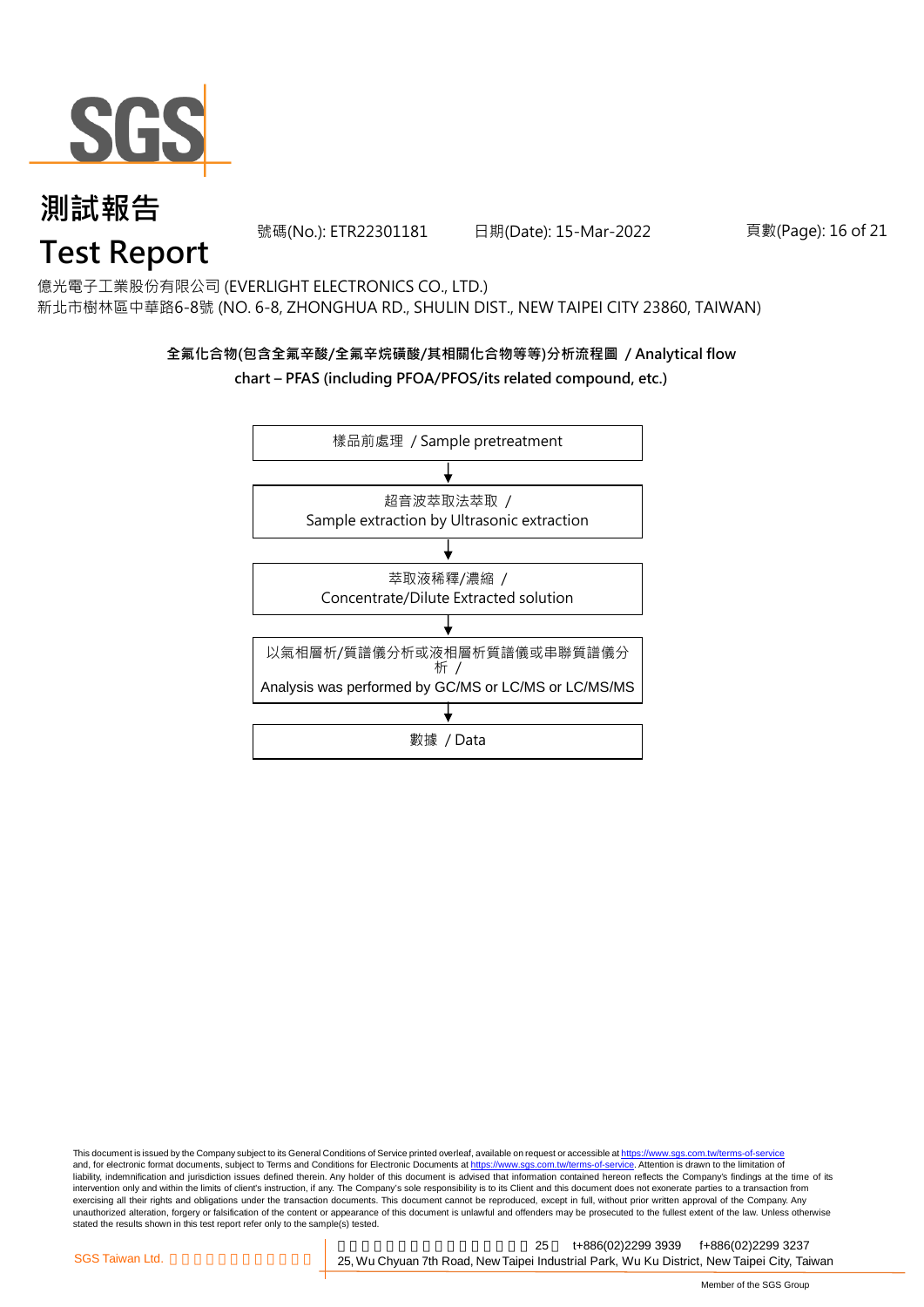

號碼(No.): ETR22301181 日期(Date): 15-Mar-2022 頁數(Page): 17 of 21

## **Test Report**

億光電子工業股份有限公司 (EVERLIGHT ELECTRONICS CO., LTD.) 新北市樹林區中華路6-8號 (NO. 6-8, ZHONGHUA RD., SHULIN DIST., NEW TAIPEI CITY 23860, TAIWAN)

### **多環芳香烴分析流程圖 /**

#### **Analytical flow chart - PAHs (Polycyclic Aromatic Hydrocarbons)**



This document is issued by the Company subject to its General Conditions of Service printed overleaf, available on request or accessible at <u>https://www.sgs.com.tw/terms-of-service</u><br>and, for electronic format documents, su liability, indemnification and jurisdiction issues defined therein. Any holder of this document is advised that information contained hereon reflects the Company's findings at the time of its intervention only and within the limits of client's instruction, if any. The Company's sole responsibility is to its Client and this document does not exonerate parties to a transaction from exercising all their rights and obligations under the transaction documents. This document cannot be reproduced, except in full, without prior written approval of the Company. Any<br>unauthorized alteration, forgery or falsif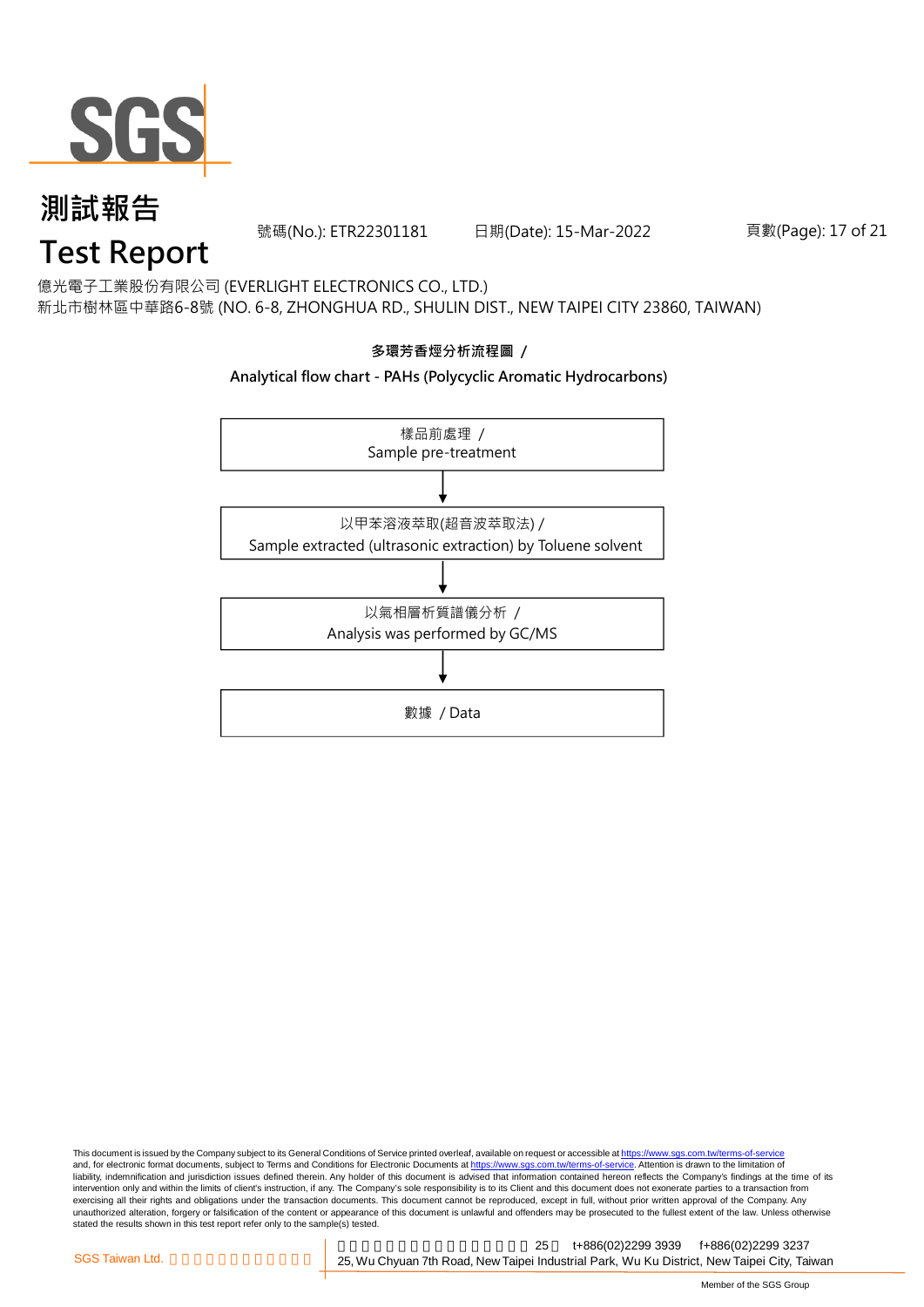

號碼(No.): ETR22301181 日期(Date): 15-Mar-2022 頁數(Page): 18 of 21

億光電子工業股份有限公司 (EVERLIGHT ELECTRONICS CO., LTD.)

新北市樹林區中華路6-8號 (NO. 6-8, ZHONGHUA RD., SHULIN DIST., NEW TAIPEI CITY 23860, TAIWAN)

#### **元素(含重金屬)分析流程圖 / Analytical flow chart of Elements (Heavy metal included)**

根據以下的流程圖之條件,樣品已完全溶解。

These samples were dissolved totally by pre-conditioning method according to below flow chart.

【參考方法/Reference method: US EPA 3051A、US EPA 3052】



\* US EPA 3051A 方法未添加氫氟酸 / US EPA 3051A method does not add HF.

This document is issued by the Company subject to its General Conditions of Service printed overleaf, available on request or accessible at https://www.sgs.com.tw/terms-of-service and, for electronic format documents, subject to Terms and Conditions for Electronic Documents at https://www.sgs.com.tw/terms-of-service. Attention is drawn to the limitation of liability, indemnification and jurisdiction issues defined therein. Any holder of this document is advised that information contained hereon reflects the Company's findings at the time of its intervention only and within the limits of client's instruction, if any. The Company's sole responsibility is to its Client and this document does not exonerate parties to a transaction from exercising all their rights and obligations under the transaction documents. This document cannot be reproduced, except in full, without prior written approval of the Company. Any<br>unauthorized alteration, forgery or falsif stated the results shown in this test report refer only to the sample(s) tested.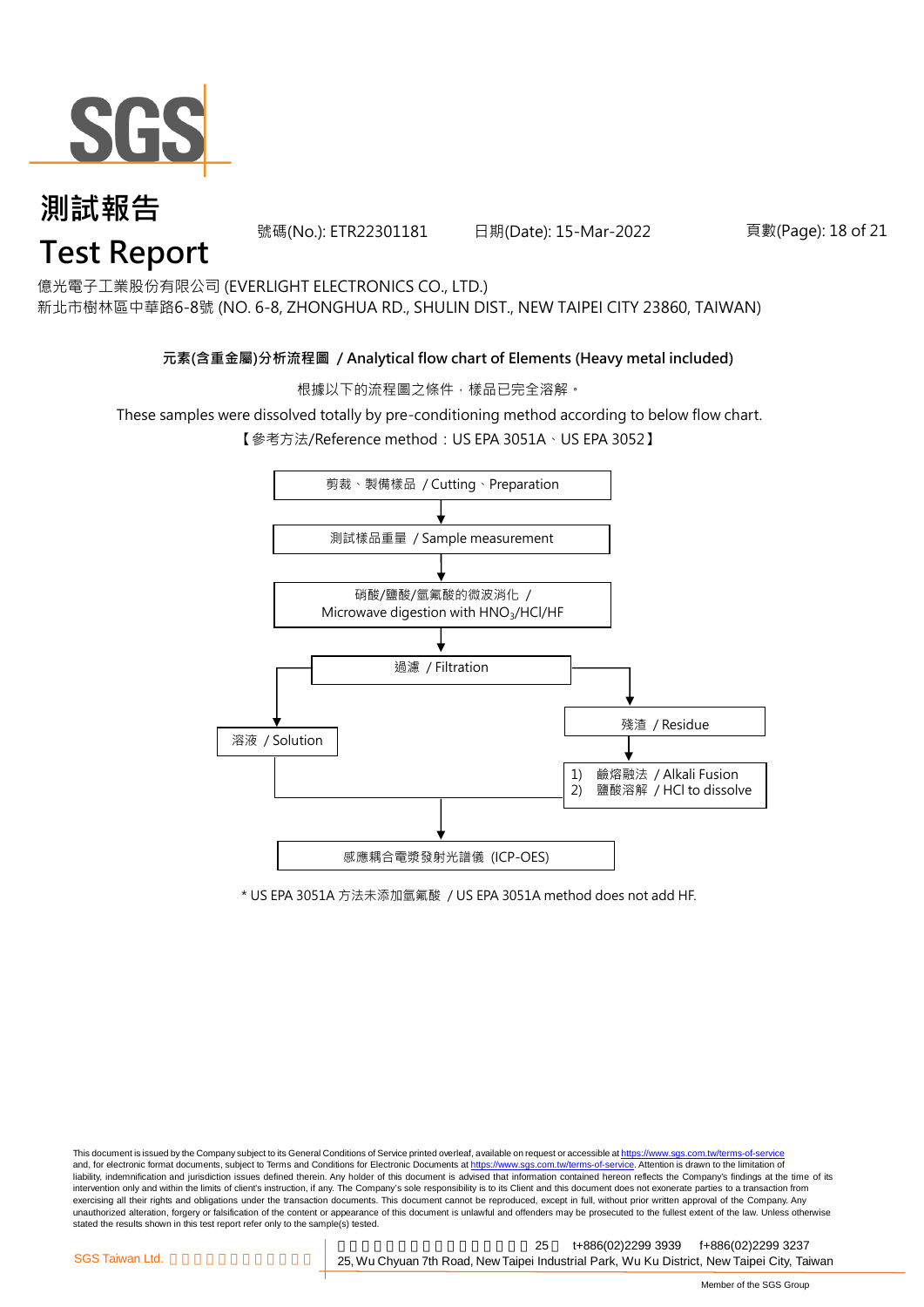

號碼(No.): ETR22301181 日期(Date): 15-Mar-2022 頁數(Page): 19 of 21

億光電子工業股份有限公司 (EVERLIGHT ELECTRONICS CO., LTD.)

新北市樹林區中華路6-8號 (NO. 6-8, ZHONGHUA RD., SHULIN DIST., NEW TAIPEI CITY 23860, TAIWAN)

#### **元素以 ICP-OES 分析的消化流程圖**

#### **(Flow Chart of digestion for the elements analysis performed by ICP-OES)**

根據以下的流程圖之條件,樣品已完全溶解。 / These samples were dissolved totally by pre-conditioning method according to below flow chart.



This document is issued by the Company subject to its General Conditions of Service printed overleaf, available on request or accessible at https://www.sgs.com.tw/terms-of-service and, for electronic format documents, subject to Terms and Conditions for Electronic Documents at https://www.sgs.com.tw/terms-of-service. Attention is drawn to the limitation of liability, indemnification and jurisdiction issues defined therein. Any holder of this document is advised that information contained hereon reflects the Company's findings at the time of its intervention only and within the limits of client's instruction, if any. The Company's sole responsibility is to its Client and this document does not exonerate parties to a transaction from exercising all their rights and obligations under the transaction documents. This document cannot be reproduced, except in full, without prior written approval of the Company. Any<br>unauthorized alteration, forgery or falsif stated the results shown in this test report refer only to the sample(s) tested.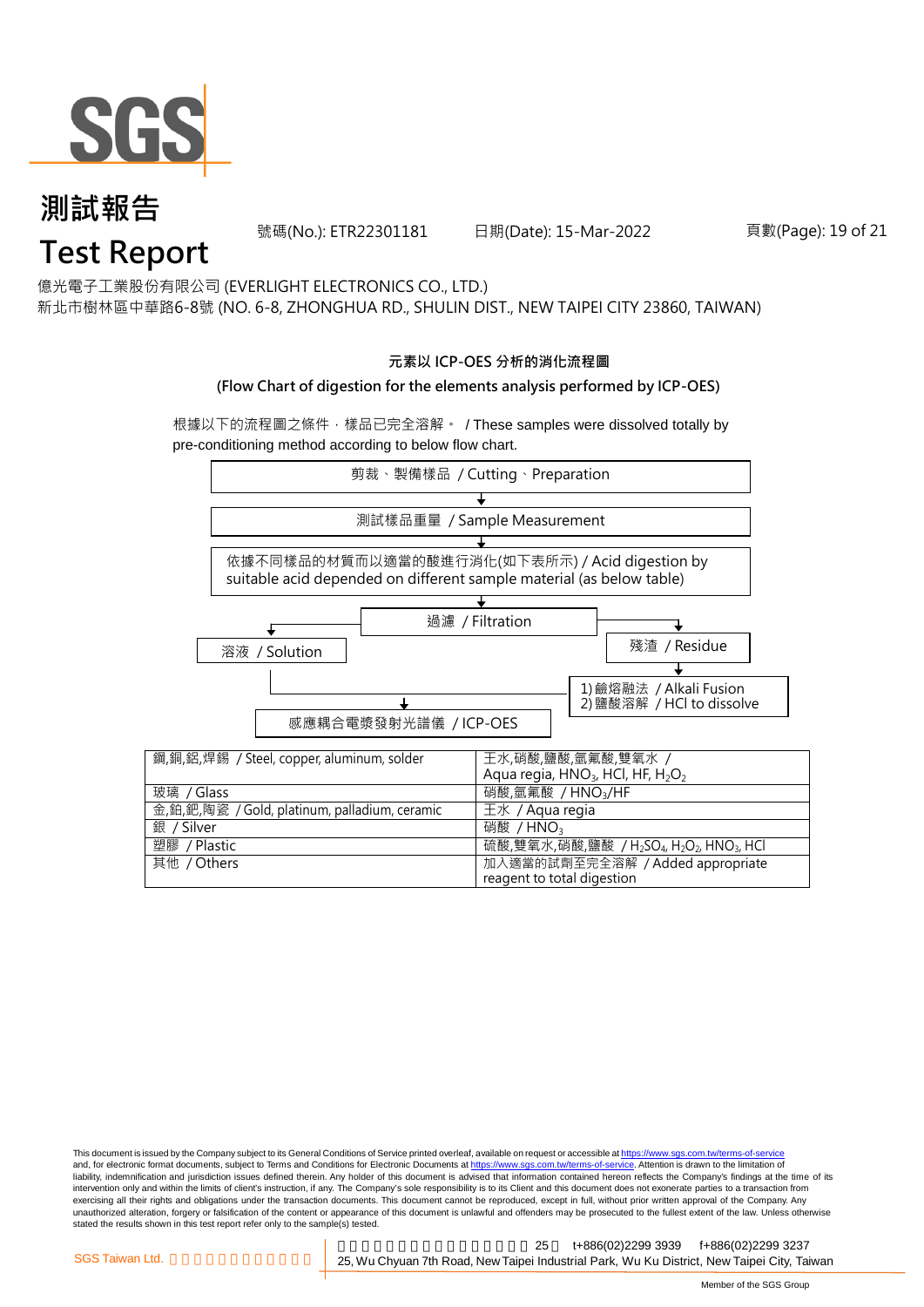

號碼(No.): ETR22301181 日期(Date): 15-Mar-2022 頁數(Page): 20 of 21

## **Test Report**

億光電子工業股份有限公司 (EVERLIGHT ELECTRONICS CO., LTD.) 新北市樹林區中華路6-8號 (NO. 6-8, ZHONGHUA RD., SHULIN DIST., NEW TAIPEI CITY 23860, TAIWAN)

> **\* 照片中如有箭頭標示,則表示為實際檢測之樣品/部位. \* (The tested sample / part is marked by an arrow if it's shown on the photo.)**



## ETR22301181 NO.2



This document is issued by the Company subject to its General Conditions of Service printed overleaf, available on request or accessible at https://www.sgs.com.tw/terms-of-service and, for electronic format documents, subject to Terms and Conditions for Electronic Documents at https://www.sgs.com.tw/terms-of-service. Attention is drawn to the limitation of liability, indemnification and jurisdiction issues defined therein. Any holder of this document is advised that information contained hereon reflects the Company's findings at the time of its intervention only and within the limits of client's instruction, if any. The Company's sole responsibility is to its Client and this document does not exonerate parties to a transaction from exercising all their rights and obligations under the transaction documents. This document cannot be reproduced, except in full, without prior written approval of the Company. Any<br>unauthorized alteration, forgery or falsif stated the results shown in this test report refer only to the sample(s) tested.